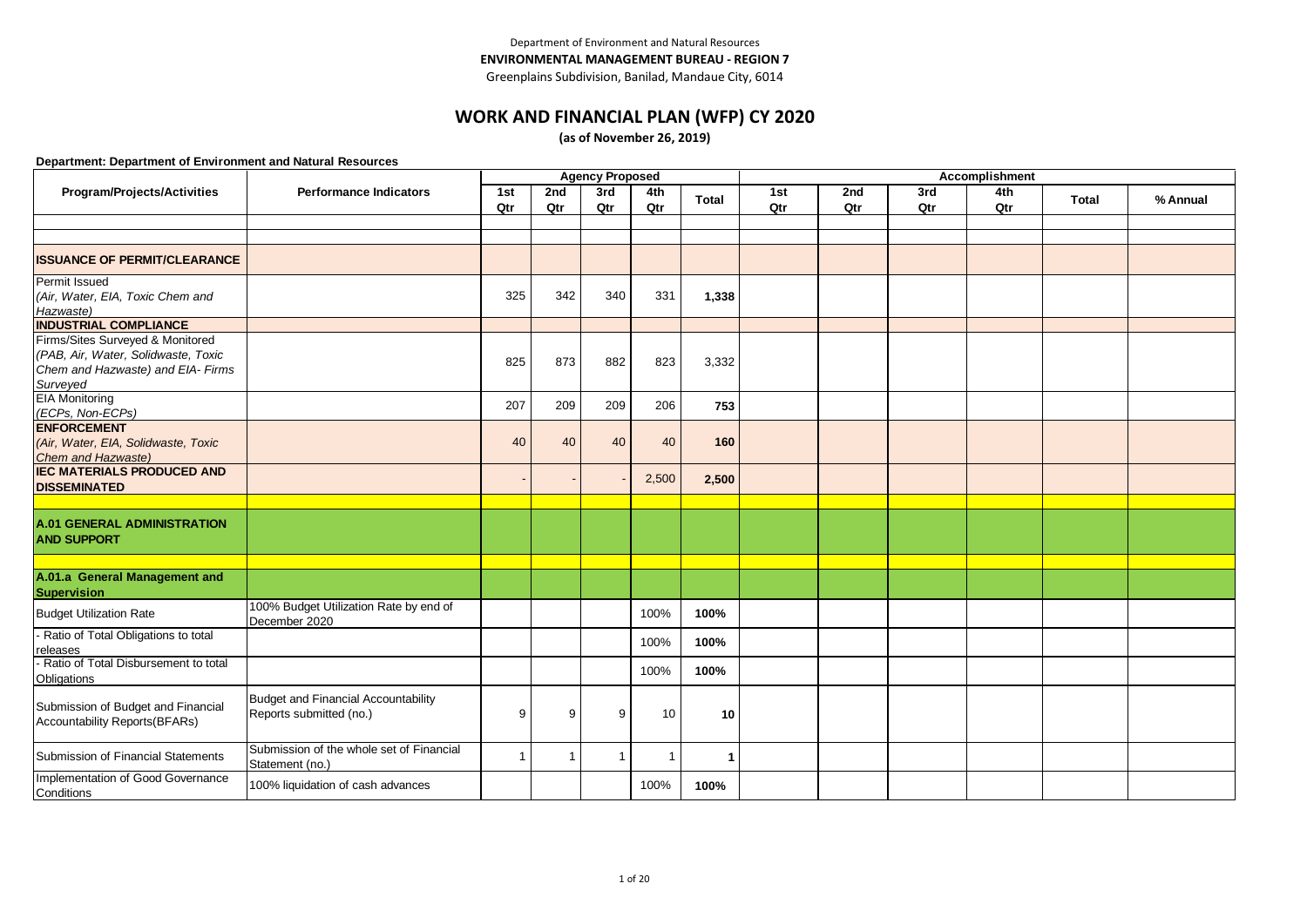# **WORK AND FINANCIAL PLAN (WFP) CY 2020**

**(as of November 26, 2019)**

|                                                                              |                                                                                         |              |                | <b>Agency Proposed</b>  |                         |                |     |     |     | Accomplishment |              |          |
|------------------------------------------------------------------------------|-----------------------------------------------------------------------------------------|--------------|----------------|-------------------------|-------------------------|----------------|-----|-----|-----|----------------|--------------|----------|
| Program/Projects/Activities                                                  | <b>Performance Indicators</b>                                                           | 1st          | 2nd            | 3rd                     | 4th                     | <b>Total</b>   | 1st | 2nd | 3rd | 4th            | <b>Total</b> | % Annual |
|                                                                              |                                                                                         | Qtr          | Qtr            | Qtr                     | Qtr                     |                | Qtr | Qtr | Qtr | Qtr            |              |          |
|                                                                              | 2021 Annual Procurement Plan (APP)                                                      |              |                |                         | -1                      |                |     |     |     |                |              |          |
|                                                                              | prepared and submitted (no.)                                                            |              |                |                         |                         |                |     |     |     |                |              |          |
|                                                                              | Transparency Seal maintained and updated                                                | $\mathbf{1}$ | -1             | $\overline{1}$          | -1                      | 1              |     |     |     |                |              |          |
|                                                                              | (no.)                                                                                   |              |                |                         |                         |                |     |     |     |                |              |          |
|                                                                              | PhilGEPS posting of all invitations to Bids<br>and awarded contracts posted and updated | $\mathbf{1}$ | -1             | $\overline{1}$          | $\overline{\mathbf{1}}$ | 1              |     |     |     |                |              |          |
|                                                                              | (no.)                                                                                   |              |                |                         |                         |                |     |     |     |                |              |          |
|                                                                              | Citizen's Charter maintained and updated                                                |              |                |                         | $\overline{1}$          |                |     |     |     |                |              |          |
|                                                                              | (no.)                                                                                   | $\mathbf{1}$ | -1             | $\overline{1}$          |                         | 1              |     |     |     |                |              |          |
| Service Excellence through Continous                                         |                                                                                         |              |                |                         |                         |                |     |     |     |                |              |          |
| Sytems Innovation Monitoring and                                             | 1 major frontline service per division<br>submited                                      |              | $\overline{4}$ |                         |                         | 4              |     |     |     |                |              |          |
| Evaluation (SECSIME)                                                         |                                                                                         |              |                |                         |                         |                |     |     |     |                |              |          |
| Reconciliation of Property, Plant and                                        | PPE inventory report prepared and                                                       |              |                |                         |                         |                |     |     |     |                |              |          |
| Equipment Data Based on Audit                                                | submitted (no.)                                                                         | 1            |                |                         |                         | 1              |     |     |     |                |              |          |
| Findings                                                                     |                                                                                         |              |                |                         |                         |                |     |     |     |                |              |          |
| A.01.b Human Resource                                                        |                                                                                         |              |                |                         |                         |                |     |     |     |                |              |          |
| <b>Development</b>                                                           |                                                                                         |              |                |                         |                         |                |     |     |     |                |              |          |
| Learning and Growth                                                          | Capacity Building/Training conducted (no.)                                              |              | -1             | $\overline{\mathbf{1}}$ |                         | $\mathbf{2}$   |     |     |     |                |              |          |
|                                                                              | Other Trainings attended (no)                                                           |              | $\overline{1}$ | $\overline{1}$          |                         | $\overline{2}$ |     |     |     |                |              |          |
|                                                                              | Staff Trained (no)                                                                      |              | 50             | 50                      |                         | 100            |     |     |     |                |              |          |
|                                                                              | Updated TNA submitted (no.)                                                             |              | $\mathbf{1}$   |                         |                         | $\mathbf{1}$   |     |     |     |                |              |          |
| <b>A.02 SUPPORT TO OPERATIONS</b>                                            |                                                                                         |              |                |                         |                         |                |     |     |     |                |              |          |
|                                                                              |                                                                                         |              |                |                         |                         |                |     |     |     |                |              |          |
|                                                                              |                                                                                         |              |                |                         |                         |                |     |     |     |                |              |          |
| A.02.a Planning, Policy Formulation,<br><b>Management Information System</b> |                                                                                         |              |                |                         |                         |                |     |     |     |                |              |          |
| and Support to Climate Change                                                |                                                                                         |              |                |                         |                         |                |     |     |     |                |              |          |
|                                                                              |                                                                                         |              |                |                         |                         |                |     |     |     |                |              |          |
| <b>Planning and Programming</b><br>-Preparation of Work and Financial        | Work and Financial Plan prepared and                                                    |              |                |                         |                         |                |     |     |     |                |              |          |
| Plan                                                                         | submitted (no.)                                                                         |              |                |                         | 1                       |                |     |     |     |                |              |          |
| -Preparation of Accomplishment                                               | Monthly Accomplishment report prepared                                                  | 3            | 3              | 3                       | 3                       | 12             |     |     |     |                |              |          |
| Reports                                                                      | and submitted (no.)                                                                     |              |                |                         |                         |                |     |     |     |                |              |          |
|                                                                              | Annual Accomplishment Report prepared<br>and submitted (CY 2019)                        | $\mathbf{1}$ |                |                         |                         |                |     |     |     |                |              |          |
| -Monitoring and evaluation of<br>Accomplishments                             | Quarterly Monitoring and Evaluation Report<br>prepared and submitted (no.)              | $\mathbf{1}$ | -1             | -1                      | -1                      | 4              |     |     |     |                |              |          |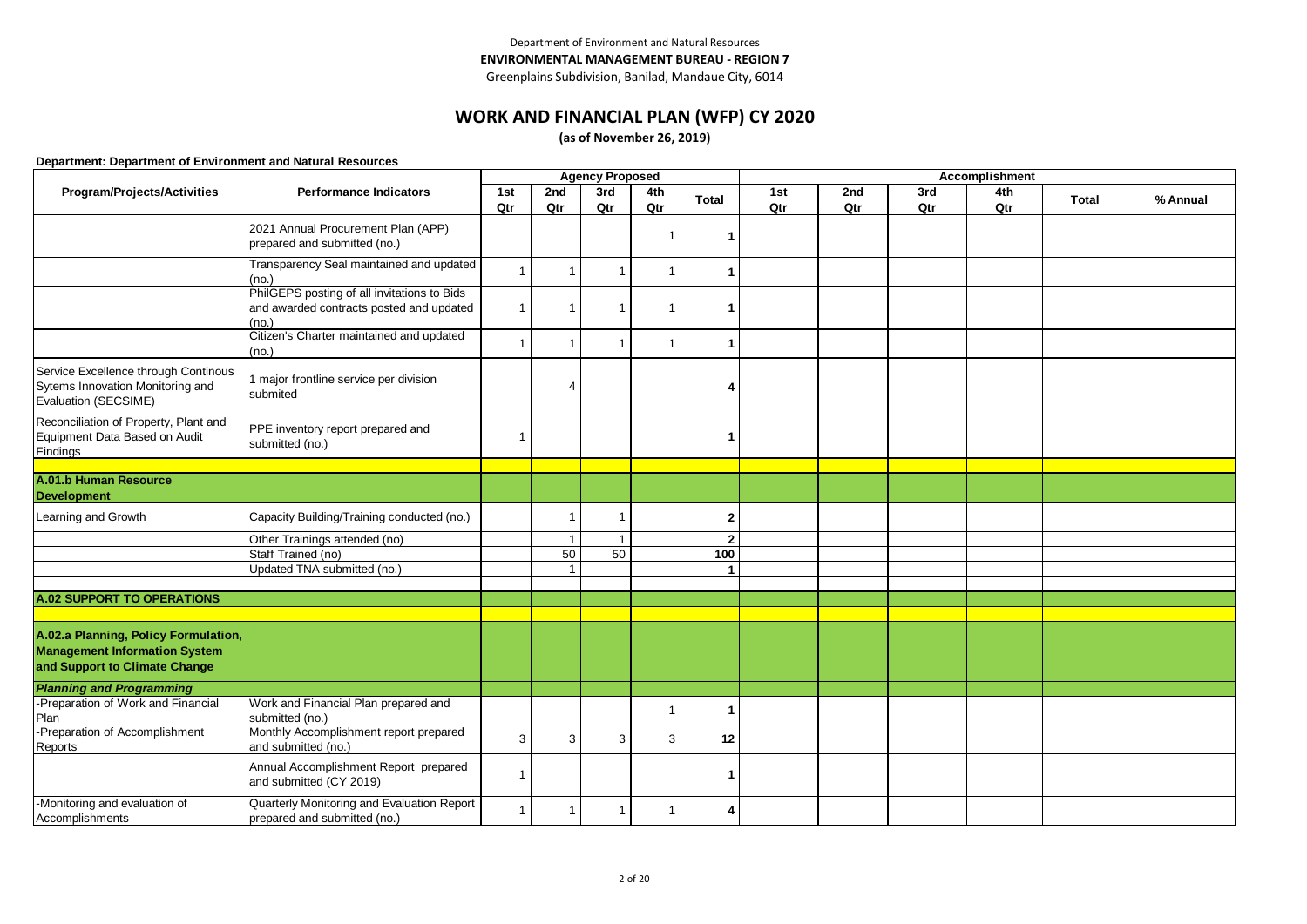Greenplains Subdivision, Banilad, Mandaue City, 6014

## **WORK AND FINANCIAL PLAN (WFP) CY 2020**

**(as of November 26, 2019)**

|                                           |                                                     |                |                | <b>Agency Proposed</b>  |                         |                 |     |     |     | Accomplishment |              |          |
|-------------------------------------------|-----------------------------------------------------|----------------|----------------|-------------------------|-------------------------|-----------------|-----|-----|-----|----------------|--------------|----------|
| Program/Projects/Activities               | <b>Performance Indicators</b>                       | 1st            | 2nd            | 3rd                     | 4th                     | <b>Total</b>    | 1st | 2nd | 3rd | 4th            | <b>Total</b> | % Annual |
|                                           |                                                     | Qtr            | Qtr            | Qtr                     | Qtr                     |                 | Qtr | Qtr | Qtr | Qtr            |              |          |
|                                           | OPCR prepared and submitted (no.)                   |                |                |                         |                         | 3               |     |     |     |                |              |          |
|                                           | -OPCR prepared and submittted                       |                |                |                         | -1                      |                 |     |     |     |                |              |          |
|                                           | (commitment)                                        |                |                |                         |                         |                 |     |     |     |                |              |          |
|                                           | -OPCR prepared and submittted (with                 | $\mathbf{1}$   |                | $\overline{1}$          |                         | $\mathbf{2}$    |     |     |     |                |              |          |
|                                           | rating)                                             |                |                |                         |                         |                 |     |     |     |                |              |          |
| <b>Statistics and Information Systems</b> |                                                     |                |                |                         |                         |                 |     |     |     |                |              |          |
| <b>Management</b>                         |                                                     |                |                |                         |                         |                 |     |     |     |                |              |          |
| -Preparation of Statistical Reports       | Statistical Reports prepared and submitted<br>(no.) | 6              | 3              | 6                       | 3                       | 18              |     |     |     |                |              |          |
| <b>Industrial Emission Monitoring</b>     |                                                     |                |                |                         |                         |                 |     |     |     |                |              |          |
| Report (Semi-annual)                      |                                                     | $\overline{1}$ |                | $\overline{1}$          |                         | $\mathbf{2}$    |     |     |     |                |              |          |
| <b>Industrial Environmental</b>           |                                                     |                |                |                         |                         |                 |     |     |     |                |              |          |
| Compliance (Semi-Annual)                  |                                                     | 1              |                | $\overline{\mathbf{1}}$ |                         | $\mathbf{2}$    |     |     |     |                |              |          |
| <b>Ambient Air Quality monitoring</b>     |                                                     |                |                |                         |                         |                 |     |     |     |                |              |          |
| Report (Quarterly)                        |                                                     | $\mathbf{1}$   | 1              | $\overline{1}$          | $\overline{\mathbf{1}}$ | 4               |     |     |     |                |              |          |
| <b>Water Quality Monitoring Report</b>    |                                                     | 1              |                |                         | -1                      |                 |     |     |     |                |              |          |
| (Quarterly)                               |                                                     |                | 1              | $\overline{\mathbf{1}}$ |                         | 4               |     |     |     |                |              |          |
| Number of Clearances and                  |                                                     |                |                |                         |                         |                 |     |     |     |                |              |          |
| Volume of Importation for Chemicals       |                                                     |                |                | -1                      |                         | 2               |     |     |     |                |              |          |
| (Semi-Annual)                             |                                                     |                |                |                         |                         |                 |     |     |     |                |              |          |
| Hazardous Waste Generation by             |                                                     |                | 1              |                         | -1                      | 4               |     |     |     |                |              |          |
| Type (Quarterly)                          |                                                     |                |                |                         |                         |                 |     |     |     |                |              |          |
|                                           |                                                     |                |                |                         |                         |                 |     |     |     |                |              |          |
| <b>Management of ICT Network</b>          |                                                     |                |                |                         |                         |                 |     |     |     |                |              |          |
| Infrastructure                            |                                                     |                |                |                         |                         |                 |     |     |     |                |              |          |
|                                           |                                                     |                |                |                         |                         |                 |     |     |     |                |              |          |
| Server Resource Management                | Data Center established/managed (no.)               | $\mathbf{1}$   | $\overline{1}$ | $\mathbf{1}$            | -1                      | 1               |     |     |     |                |              |          |
|                                           |                                                     |                |                |                         |                         |                 |     |     |     |                |              |          |
|                                           | Server Resource Monitoring Established              | $\mathbf{1}$   | $\overline{1}$ | $\overline{1}$          | $\overline{1}$          | 1               |     |     |     |                |              |          |
|                                           | (no)                                                |                |                |                         |                         |                 |     |     |     |                |              |          |
|                                           | Servers Monitored/Managed (no)                      | $\,$ 5 $\,$    | 5              | 5                       | 5                       | 5               |     |     |     |                |              |          |
|                                           | Server Upgraded/Deployed (no)                       | $\overline{2}$ | 2              | 2                       | $\overline{2}$          | $\overline{2}$  |     |     |     |                |              |          |
| Network and endpoint Management           | Network upgraded/maintained (no.)                   | $\mathbf{1}$   | $\mathbf{1}$   | $\overline{\mathbf{1}}$ | $\overline{1}$          | $\mathbf{1}$    |     |     |     |                |              |          |
|                                           | Computers upgraded/deployed (no.)                   |                |                |                         | $\overline{20}$         | $\overline{20}$ |     |     |     |                |              |          |
|                                           | Endpoint Protection Deployed (no)                   | 1              | 1              | $\overline{\mathbf{1}}$ | $\overline{1}$          | -1              |     |     |     |                |              |          |
|                                           | IT assistance provided (no)                         | 50             | 50             | 50                      | 50                      | 200             |     |     |     |                |              |          |
| Deployment of Active Directory            | Active Directory implemented (no)                   | $\mathbf{1}$   | $\mathbf{1}$   | $\overline{1}$          | $\overline{1}$          | $\mathbf{1}$    |     |     |     |                |              |          |
|                                           |                                                     |                |                |                         |                         |                 |     |     |     |                |              |          |
|                                           | Computers Registered/Monitored (no)                 |                |                |                         | 120                     | 120             |     |     |     |                |              |          |
| <b>ICT Resource Inventory</b>             | Database Updated (No)                               | $\overline{1}$ | $\mathbf{1}$   | $\mathbf{1}$            | $\mathbf{1}$            | $\mathbf{1}$    |     |     |     |                |              |          |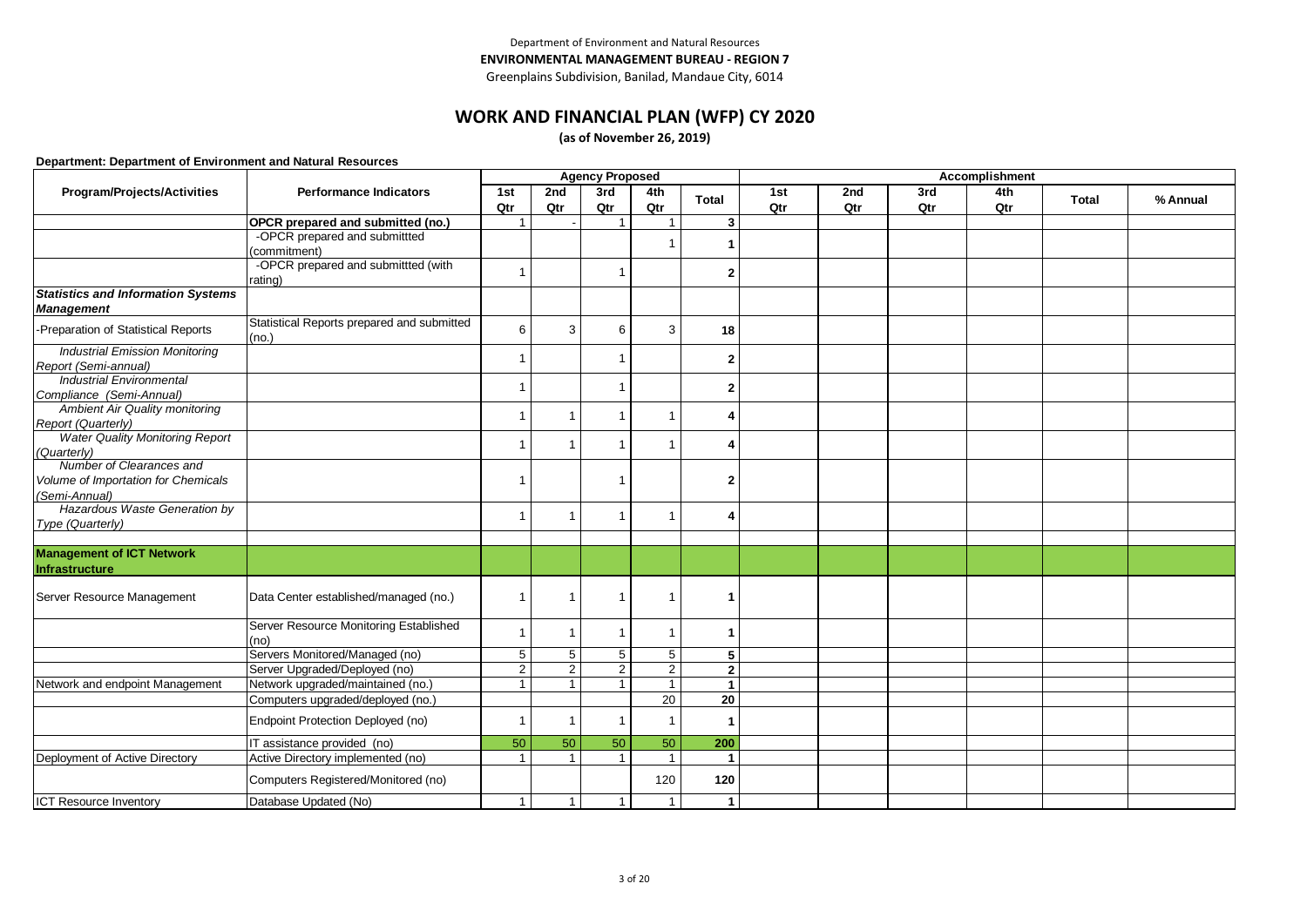# **WORK AND FINANCIAL PLAN (WFP) CY 2020**

**(as of November 26, 2019)**

|                                                                                                                                               |                                                             |                 |                | <b>Agency Proposed</b>  |                |              |     |     |     | Accomplishment |              |          |
|-----------------------------------------------------------------------------------------------------------------------------------------------|-------------------------------------------------------------|-----------------|----------------|-------------------------|----------------|--------------|-----|-----|-----|----------------|--------------|----------|
| Program/Projects/Activities                                                                                                                   | <b>Performance Indicators</b>                               | 1st             | 2nd            | 3rd                     | 4th            | <b>Total</b> | 1st | 2nd | 3rd | 4th            | <b>Total</b> | % Annual |
|                                                                                                                                               |                                                             | Qtr             | Qtr            | Qtr                     | Qtr            |              | Qtr | Qtr | Qtr | Qtr            |              |          |
| <b>Information Systems Management</b><br>and Support                                                                                          |                                                             |                 |                |                         |                |              |     |     |     |                |              |          |
| Operationalization of Frontline Services                                                                                                      | <b>Online Services</b><br>operationalized/managed(no.)      | 13              | 13             | 13                      | 13             | 13           |     |     |     |                |              |          |
|                                                                                                                                               | Issues Resolved (no)                                        | $\mathbf{1}$    |                | $\overline{1}$          | $\overline{1}$ | 4            |     |     |     |                |              |          |
|                                                                                                                                               | Kiosk Established (no)                                      | $\mathbf{1}$    | 1              | $\overline{\mathbf{1}}$ | $\overline{1}$ |              |     |     |     |                |              |          |
|                                                                                                                                               | Users Assisted (no)                                         | 30              | 30             | 30                      | 30             | 120          |     |     |     |                |              |          |
| Operationalization of Planning &<br>Administrative Support systems                                                                            | Systems operationalized/managed (no)                        | 4               | $\overline{4}$ | $\overline{4}$          | 4              | 4            |     |     |     |                |              |          |
|                                                                                                                                               | Issues Resolved (no)                                        | 25              | 25             | 25                      | 25             | 100          |     |     |     |                |              |          |
| Deployment of Office 365                                                                                                                      | O365 accounts deployed (no)                                 |                 |                | 60                      |                | 60           |     |     |     |                |              |          |
| Records Digitization                                                                                                                          | Digital Infrastructure established/managed<br>(no)          | $\overline{1}$  |                | -1                      | -1             |              |     |     |     |                |              |          |
|                                                                                                                                               | Documents Digitally Signed                                  | 10 <sup>°</sup> | 10             | 10                      | 10             | 40           |     |     |     |                |              |          |
| Information Systems Development                                                                                                               | Systems Developed (no)                                      |                 |                |                         | $\overline{1}$ | 1            |     |     |     |                |              |          |
|                                                                                                                                               | Websites updated/maintaned(no.)                             | $\mathbf{1}$    | 1              | $\overline{1}$          | $\mathbf{1}$   | $\mathbf{1}$ |     |     |     |                |              |          |
| Capacity Building/Retooling                                                                                                                   | Trainings conducted (no)                                    |                 | $\overline{2}$ | $\overline{2}$          | -1             | 5            |     |     |     |                |              |          |
| Mapping and Management of<br><b>Repository Systems/Dabases</b>                                                                                |                                                             |                 |                |                         |                |              |     |     |     |                |              |          |
| Repository Systems Management                                                                                                                 | <b>Repository Systems</b><br>operationalized/supported (no) | 3               | 3              | 3                       | 3              | 3            |     |     |     |                |              |          |
| <b>GIS Mapping</b>                                                                                                                            | GIS Shapefiles created/updated (no.)                        | 9 <sup>°</sup>  | 9              | 9                       | 9              | g            |     |     |     |                |              |          |
| <b>Compliance to MITHI Requirements</b>                                                                                                       |                                                             |                 |                |                         |                |              |     |     |     |                |              |          |
| Updating of Info. System Strategic Plan Reports Submitted (no)                                                                                |                                                             |                 |                | $\overline{2}$          |                | $\mathbf{2}$ |     |     |     |                |              |          |
|                                                                                                                                               |                                                             |                 |                |                         |                |              |     |     |     |                |              |          |
| <b>Climate Change</b>                                                                                                                         |                                                             |                 |                |                         |                |              |     |     |     |                |              |          |
| P1 . Implementation and promotion of<br>the entity-level GHG Inventory and<br>Management to quantify and report<br>GHG emissions and removals |                                                             |                 |                |                         |                |              |     |     |     |                |              |          |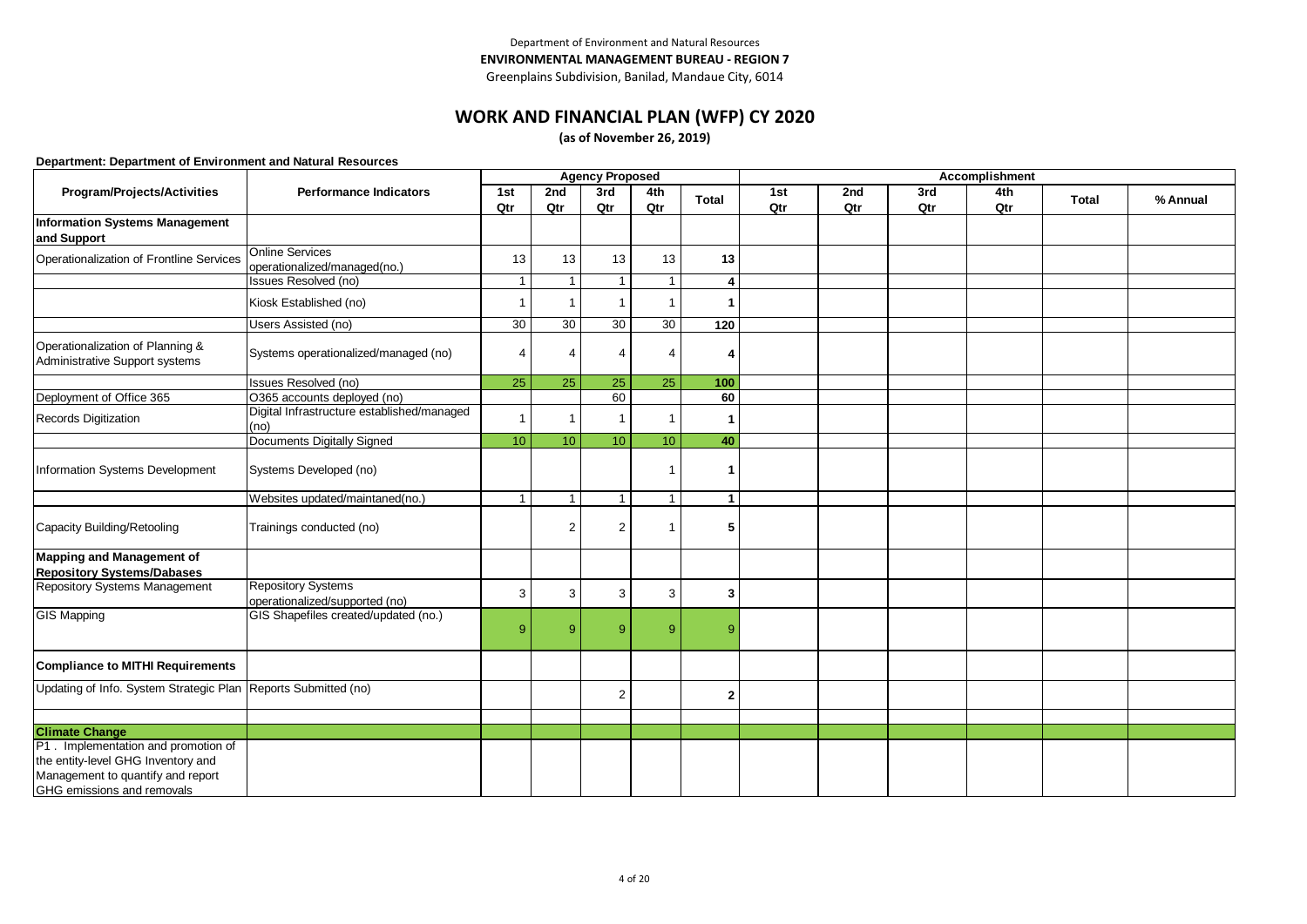# **WORK AND FINANCIAL PLAN (WFP) CY 2020**

**(as of November 26, 2019)**

|                                                                                                                                                                                                           | <b>Agency Proposed</b>                                                                                                                       |                          |                         |                |     |       |     | Accomplishment |     |     |              |          |
|-----------------------------------------------------------------------------------------------------------------------------------------------------------------------------------------------------------|----------------------------------------------------------------------------------------------------------------------------------------------|--------------------------|-------------------------|----------------|-----|-------|-----|----------------|-----|-----|--------------|----------|
| Program/Projects/Activities                                                                                                                                                                               | <b>Performance Indicators</b>                                                                                                                | 1st                      | 2nd                     | 3rd            | 4th | Total | 1st | 2nd            | 3rd | 4th | <b>Total</b> | % Annual |
|                                                                                                                                                                                                           |                                                                                                                                              | Qtr                      | Qtr                     | Qtr            | Qtr |       | Qtr | Qtr            | Qtr | Qtr |              |          |
| 1.1 Conduct of Annual (EMB Regional<br>Office) GHG Entity report                                                                                                                                          | GHG Inventory report submitted and<br>maintained using prescribed templates(no.)                                                             |                          | $\overline{\mathbf{1}}$ |                |     | 1     |     |                |     |     |              |          |
| 1.2 Conduct of training-workshop on<br>entity level GHG inventory and<br>community level GHG Inventory                                                                                                    | Documentation report of activity and GHG<br>inventory report from stakeholders (such as<br>ECPs, LGUs, Private companies) submitted<br>(no.) |                          | $\overline{1}$          |                |     | 1     |     |                |     |     |              |          |
| P2. Implementation of EO 174:<br>Institutionalization of the Philippine<br><b>GHG Inventory Management and</b><br>Reporting System for IPPU and<br><b>Waste Sectors</b>                                   |                                                                                                                                              |                          |                         |                |     |       |     |                |     |     |              |          |
| 2.1 Conduct of Sectoral Consultation<br>meetings to establish GHG Inventory<br>database for the IPPU and Waste<br>sectors                                                                                 | Documentation report prepared and<br>submitted(no.)                                                                                          |                          |                         | $\overline{1}$ |     | 1     |     |                |     |     |              |          |
|                                                                                                                                                                                                           | Database of the GHG activity data for<br>Waste and Industrial Processes and<br>Product Use (IPPU) established and<br>submitted (no.)         | $\overline{\phantom{a}}$ | $\mathbf{1}$            | $\overline{1}$ |     | 1     |     |                |     |     |              |          |
| P3 Development of models/pilot sites<br>on climate change adaptation practices<br>highlighting climate and disaster<br>resilient ecosystems and communities                                               |                                                                                                                                              |                          |                         |                |     |       |     |                |     |     |              |          |
| 3.1 Conduct of Project proposal<br>writeshop/seminar with LGUs and<br>stakeholders (i.e., academe, CSOs,<br>govt. agencies) using the ecosystem-<br>based approach in developing potential<br>model sites | Documentation report prepared and<br>submitted (no.)                                                                                         |                          |                         | -1             |     | 1     |     |                |     |     |              |          |
|                                                                                                                                                                                                           | LGUs or stakeholders assisted (no.)                                                                                                          |                          |                         | 50             |     | 50    |     |                |     |     |              |          |
| 3.2 Documentation of existing local<br>climate change adaptation programs,<br>measures or practices.                                                                                                      | Local climate change adaptation programs,<br>measures and practices/model pilot sites<br>documented and submitted (no.)                      |                          |                         |                |     | 1     |     |                |     |     |              |          |
| P4 Operationalization of RA 9729<br>Climate Change Act (Section 15c)                                                                                                                                      |                                                                                                                                              |                          |                         |                |     |       |     |                |     |     |              |          |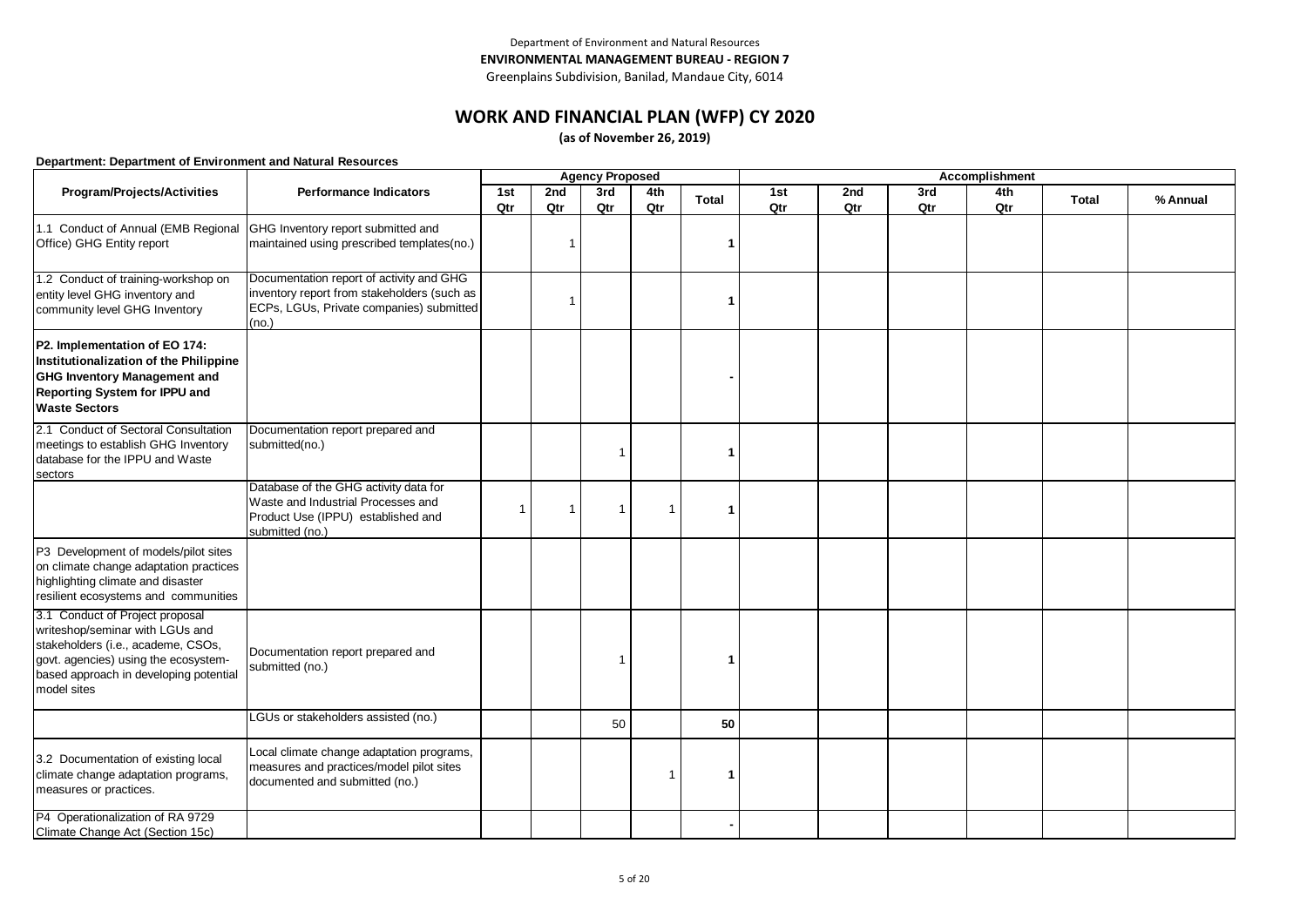Greenplains Subdivision, Banilad, Mandaue City, 6014

## **WORK AND FINANCIAL PLAN (WFP) CY 2020**

**(as of November 26, 2019)**

|                                                       |                                             | <b>Agency Proposed</b> |          |                |              |              |     |     | Accomplishment |     |              |          |
|-------------------------------------------------------|---------------------------------------------|------------------------|----------|----------------|--------------|--------------|-----|-----|----------------|-----|--------------|----------|
| Program/Projects/Activities                           | <b>Performance Indicators</b>               | 1st                    | 2nd      | 3rd            | 4th          | Total        | 1st | 2nd | 3rd            | 4th | <b>Total</b> | % Annual |
|                                                       |                                             | Qtr                    | Qtr      | Qtr            | Qtr          |              | Qtr | Qtr | Qtr            | Qtr |              |          |
| 4.1 Conduct inventory and review                      | Inventory conducted and CC information      |                        |          |                |              |              |     |     |                |     |              |          |
| current CC information system and                     | system and database reviewed with report    |                        |          |                | -1           |              |     |     |                |     |              |          |
| database                                              | submitted (no.)                             |                        |          |                |              |              |     |     |                |     |              |          |
| P5 Operationalization of Article 12 of                |                                             |                        |          |                |              |              |     |     |                |     |              |          |
| the Paris Agreement (Action for Climate               |                                             |                        |          |                |              |              |     |     |                |     |              |          |
| Empowerment)                                          |                                             |                        |          |                |              |              |     |     |                |     |              |          |
| 5.1 Develop a communication plan on                   | Communication Plan on Climate Change        |                        | -1       |                |              |              |     |     |                |     |              |          |
| climate change for PENROs/CENROs                      | drafted and submitted (nos.)                |                        |          |                |              | 1            |     |     |                |     |              |          |
|                                                       |                                             |                        |          |                |              |              |     |     |                |     |              |          |
|                                                       |                                             |                        |          |                |              |              |     |     |                |     |              |          |
| A.02.b Legal Services and                             |                                             |                        |          |                |              |              |     |     |                |     |              |          |
| <b>Provision of Secretariat Services to</b>           |                                             |                        |          |                |              |              |     |     |                |     |              |          |
| the Pollution Adjudication Board                      |                                             |                        |          |                |              |              |     |     |                |     |              |          |
|                                                       |                                             |                        |          |                |              |              |     |     |                |     |              |          |
|                                                       |                                             |                        |          |                |              |              |     |     |                |     |              |          |
|                                                       |                                             |                        |          |                |              |              |     |     |                |     |              |          |
|                                                       |                                             |                        |          |                |              |              |     |     |                |     |              |          |
|                                                       |                                             |                        |          |                |              |              |     |     |                |     |              |          |
|                                                       |                                             |                        |          |                |              |              |     |     |                |     |              |          |
| Adjudication of<br>environmental/administrative cases | Administrative cases acted upon             | 2                      | 3        | 3              | 2            | 10           |     |     |                |     |              |          |
|                                                       |                                             |                        |          |                |              |              |     |     |                |     |              |          |
|                                                       | Environmental Complaints acted upon (no.)   | 5                      | 5        | 5              | 5            | 20           |     |     |                |     |              |          |
|                                                       | PAB cases reactivated (no.)                 | $\overline{5}$         | 5        | 5              | 5            | 20           |     |     |                |     |              |          |
| Monitoring of Firms Compliance to PAB                 |                                             |                        |          |                |              |              |     |     |                |     |              |          |
| Orders/Resolutions                                    | Firms monitored with report submitted (no.) |                        |          | $\overline{2}$ |              | $\mathbf{2}$ |     |     |                |     |              |          |
|                                                       | Pollution Cases Elevated to PAB (no.)       |                        |          |                | $\mathbf{1}$ | $\mathbf{1}$ |     |     |                |     |              |          |
|                                                       |                                             |                        |          |                |              |              |     |     |                |     |              |          |
| Execution of PAB Resolutions and<br>Orders            | Resolution/order executed (no.)             |                        |          |                |              |              |     |     |                |     |              |          |
|                                                       | Firms with Imposed Fines (PAB Resolution    |                        |          |                |              |              |     |     |                |     |              |          |
|                                                       | 2019-01) (no.)                              |                        |          |                |              |              |     |     |                |     |              |          |
|                                                       |                                             |                        |          |                |              |              |     |     |                |     |              |          |
| Review and assessment of                              |                                             |                        |          |                |              |              |     |     |                |     |              |          |
| inspection/monitoring/survey reports of               | NOVs Issued (no.)                           | 40                     | 40       | 40             | 40           | 160          |     |     |                |     |              |          |
| firms with Environmental violations or                |                                             |                        |          |                |              |              |     |     |                |     |              |          |
| complaints.<br>-RA 8749                               |                                             |                        |          | 10             |              |              |     |     |                |     |              |          |
| -RA 9275                                              |                                             | 10<br>10               | 10<br>10 | 10             | 10<br>10     | 40<br>40     |     |     |                |     |              |          |
| -PD 1586                                              |                                             | 10                     | 10       | 10             | 10           |              |     |     |                |     |              |          |
|                                                       |                                             |                        |          |                |              | 40           |     |     |                |     |              |          |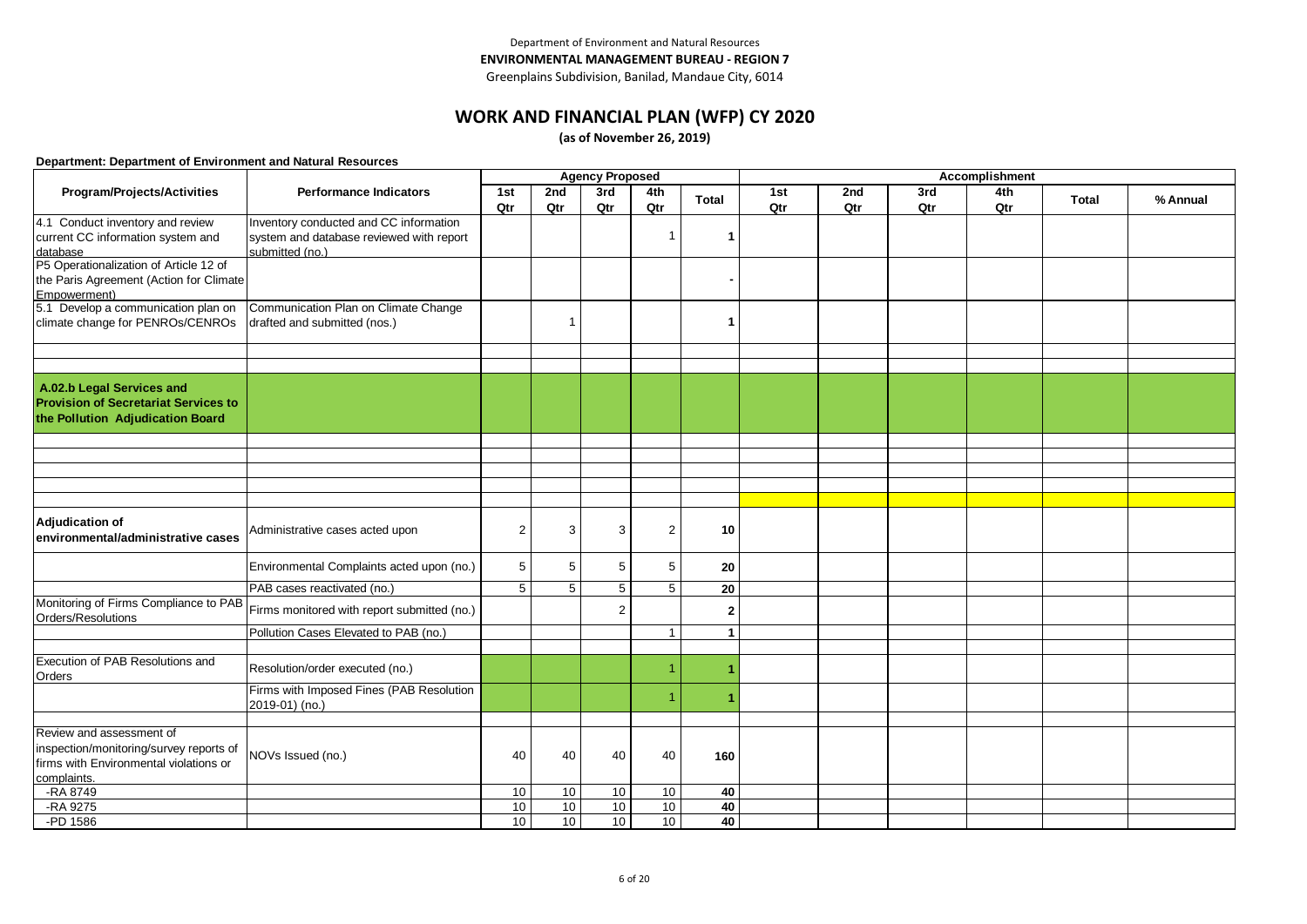# **WORK AND FINANCIAL PLAN (WFP) CY 2020**

**(as of November 26, 2019)**

|                                                                                                                         |                                                     |                |                | <b>Agency Proposed</b> |                |                 |            |            |            | <b>Accomplishment</b> |              |          |
|-------------------------------------------------------------------------------------------------------------------------|-----------------------------------------------------|----------------|----------------|------------------------|----------------|-----------------|------------|------------|------------|-----------------------|--------------|----------|
| Program/Projects/Activities                                                                                             | <b>Performance Indicators</b>                       | 1st<br>Qtr     | 2nd<br>Qtr     | 3rd<br>Qtr             | 4th<br>Qtr     | <b>Total</b>    | 1st<br>Qtr | 2nd<br>Qtr | 3rd<br>Qtr | 4th<br>Qtr            | <b>Total</b> | % Annual |
| -RA 6969                                                                                                                |                                                     | 10             | 10             | 10                     | 10             | 40              |            |            |            |                       |              |          |
| - Toxic Chem                                                                                                            |                                                     | 5              | $\sqrt{5}$     | 5                      | 5              | 20              |            |            |            |                       |              |          |
| $-Haz$                                                                                                                  |                                                     | $\overline{5}$ | $\overline{5}$ | $\overline{5}$         | $\overline{5}$ | $\overline{20}$ |            |            |            |                       |              |          |
| $-RA$ 9003                                                                                                              |                                                     |                |                |                        |                |                 |            |            |            |                       |              |          |
| <b>Issuance of Resolutions/orders</b>                                                                                   | Resolutions/orders issued (no.)                     |                | 1              | $\overline{1}$         | $\mathbf 1$    |                 |            |            |            |                       |              |          |
|                                                                                                                         |                                                     |                |                |                        |                |                 |            |            |            |                       |              |          |
|                                                                                                                         |                                                     |                |                |                        |                |                 |            |            |            |                       |              |          |
| A.03 OPERATIONS                                                                                                         |                                                     |                |                |                        |                |                 |            |            |            |                       |              |          |
|                                                                                                                         |                                                     |                |                |                        |                |                 |            |            |            |                       |              |          |
| A.03.a Environmental Assessment &<br><b>Protection Program</b>                                                          |                                                     |                |                |                        |                |                 |            |            |            |                       |              |          |
|                                                                                                                         |                                                     |                |                |                        |                |                 |            |            |            |                       |              |          |
| A.03.a1 Environmental Pollution<br><b>Research</b>                                                                      |                                                     |                |                |                        |                |                 |            |            |            |                       |              |          |
| Implementation of the Environmental<br>Laboratory Recognition(ELR)Scheme                                                |                                                     |                |                |                        |                |                 |            |            |            |                       |              |          |
| -Laboratory Assessment (Level 2)<br>and Monitoring & Re-Assessment of<br>Lab. $(M/R)$                                   | Laboratory assessed/monitored (no.)                 |                | $\overline{2}$ | $\overline{1}$         |                | з               |            |            |            |                       |              |          |
| -Cross audit of EMB Labs                                                                                                | Report prepared (no.)                               |                |                | 2                      |                | $\overline{2}$  |            |            |            |                       |              |          |
| Analysis of Samples                                                                                                     | Samples analyzed (no.)                              | 375            | 375            | 375                    | 375            | 1,500           |            |            |            |                       |              |          |
|                                                                                                                         | Results of samples determinations reported<br>(no.) | 1,500          | 1,500          | 1,500                  | 1,500          | 6,000           |            |            |            |                       |              |          |
| Establishment of analytical capability<br>required for environmental quality and<br>compliance monitoring of the region | Parameters established (no.)                        |                |                |                        | -1             | 2               |            |            |            |                       |              |          |
| Upgrading of Laboratory facilities (DAO<br>98-63 & ISO 17025)                                                           | Facilities upgraded (no.)                           |                |                |                        | $\mathbf 1$    |                 |            |            |            |                       |              |          |
| Preparation of Quality System (QS)<br>documents                                                                         | QS documentation prepared (no.)                     |                |                |                        |                |                 |            |            |            |                       |              |          |
| Calibration/Maintenance of Laboratory<br>equipment                                                                      | Lab equipment calibrated/maintained (no.)           |                |                | $\overline{2}$         |                | $\overline{2}$  |            |            |            |                       |              |          |
| Attendance/Participation to<br>Training/Workshop/Proficiency Testing<br>Exercises                                       |                                                     |                |                |                        |                |                 |            |            |            |                       |              |          |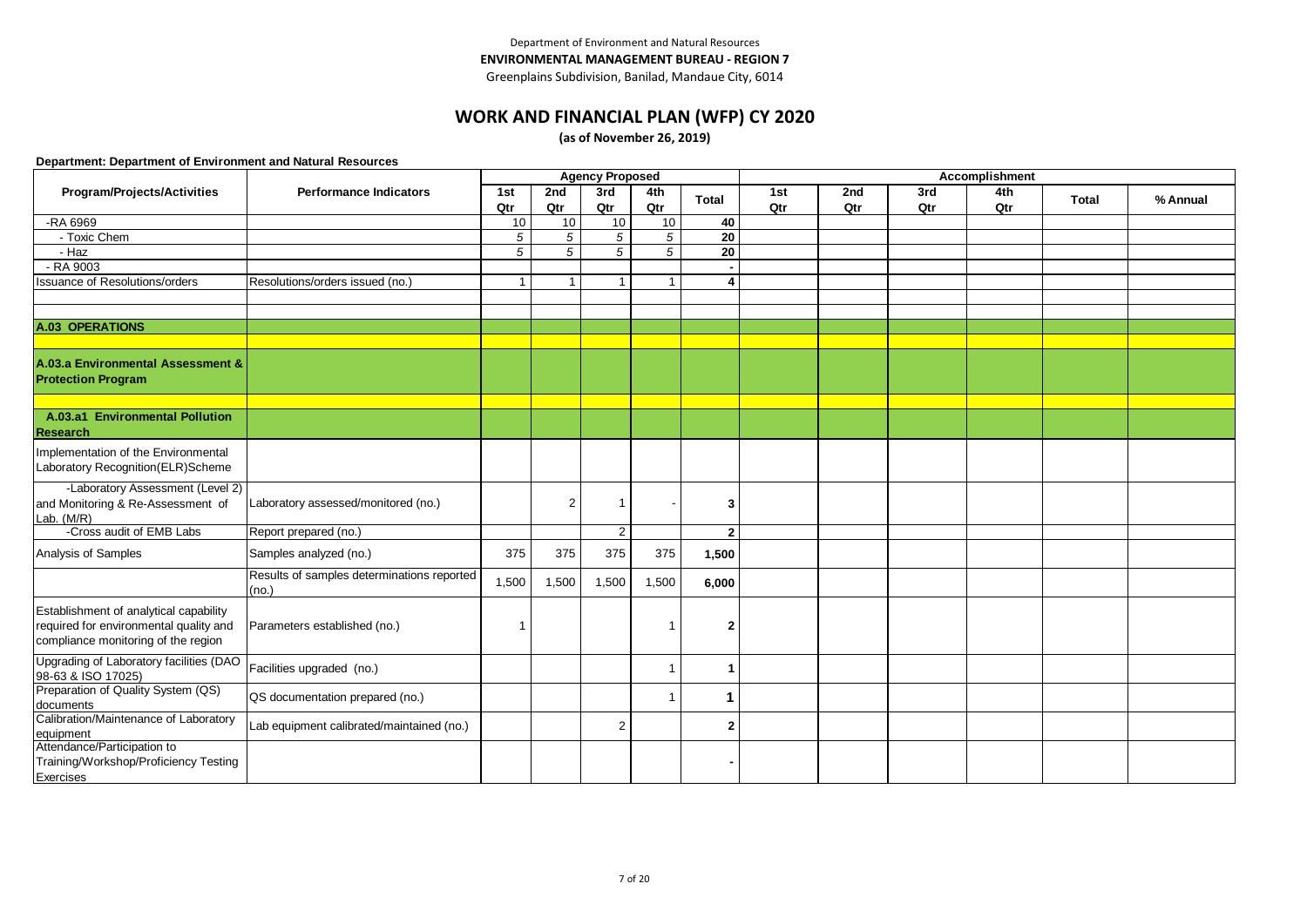# **WORK AND FINANCIAL PLAN (WFP) CY 2020**

**(as of November 26, 2019)**

|                                                                                                                                                                                                                                                                                                                                                                                                                                                                                                            |                                                                                                           |                |                | <b>Agency Proposed</b> |                |              |            |            |            | Accomplishment |       |          |
|------------------------------------------------------------------------------------------------------------------------------------------------------------------------------------------------------------------------------------------------------------------------------------------------------------------------------------------------------------------------------------------------------------------------------------------------------------------------------------------------------------|-----------------------------------------------------------------------------------------------------------|----------------|----------------|------------------------|----------------|--------------|------------|------------|------------|----------------|-------|----------|
| Program/Projects/Activities                                                                                                                                                                                                                                                                                                                                                                                                                                                                                | <b>Performance Indicators</b>                                                                             | 1st<br>Qtr     | 2nd<br>Qtr     | 3rd<br>Qtr             | 4th<br>Qtr     | <b>Total</b> | 1st<br>Qtr | 2nd<br>Qtr | 3rd<br>Qtr | 4th<br>Qtr     | Total | % Annual |
| Interlab comparison exercise/Lab<br>equipment calibration workshop, etc.                                                                                                                                                                                                                                                                                                                                                                                                                                   | staff trained (no.)                                                                                       | $\overline{2}$ | $\overline{2}$ |                        | $\overline{2}$ | 6            |            |            |            |                |       |          |
| Proficiency testing exercise                                                                                                                                                                                                                                                                                                                                                                                                                                                                               | parameters testing exercises participated<br>(no.)                                                        |                | $\overline{2}$ |                        | 3              | 5            |            |            |            |                |       |          |
| - Training from other DENR Offices and<br>other agency                                                                                                                                                                                                                                                                                                                                                                                                                                                     | staff trained (no.)                                                                                       |                | 2              |                        |                | $\mathbf{2}$ |            |            |            |                |       |          |
|                                                                                                                                                                                                                                                                                                                                                                                                                                                                                                            |                                                                                                           |                |                |                        |                |              |            |            |            |                |       |          |
| A.03.a2 Environmental Education and Partnership Building                                                                                                                                                                                                                                                                                                                                                                                                                                                   |                                                                                                           |                |                |                        |                |              |            |            |            |                |       |          |
| Phased Implementation of the National<br>Environmental Education Action Plan                                                                                                                                                                                                                                                                                                                                                                                                                               |                                                                                                           |                |                |                        |                |              |            |            |            |                |       |          |
| formal Sector                                                                                                                                                                                                                                                                                                                                                                                                                                                                                              | 1. Environmental Education in the Non- Multi-stakeholder Events conducted with<br>reports submitted (no.) | $\overline{c}$ | 3              | $\overline{4}$         | $\overline{2}$ | 11           |            |            |            |                |       |          |
| -Conduct of special events for the<br>national environmental celebrations<br>(Zero Waste Month/World Water<br>Day/Philippine Water Week, Earth<br>Day/Earth Month, World Environment<br>Day/Environment Month, National<br>Clean Up Month, International Day for<br>the Preservation of the Ozone Layer,<br>World Environmental Health Day,<br>Poisoning<br>International<br>Lead<br>Prevention Week, Clean Air Month,<br>Climate<br>Change<br>Consciousness<br>Environmental Awareness<br>Week,<br>Month) |                                                                                                           |                |                |                        |                |              |            |            |            |                |       |          |
| - Production and dissemination of<br>localized IEC Materials                                                                                                                                                                                                                                                                                                                                                                                                                                               | IEC materials prepared (no.)                                                                              |                |                |                        | 3              | 3            |            |            |            |                |       |          |
|                                                                                                                                                                                                                                                                                                                                                                                                                                                                                                            | Copies produced and disseminated (no.)                                                                    |                |                |                        | 2,500          | 2,500        |            |            |            |                |       |          |
| Environmental Education in the<br>2.<br><b>Formal Sector</b>                                                                                                                                                                                                                                                                                                                                                                                                                                               |                                                                                                           |                |                |                        |                |              |            |            |            |                |       |          |
| - Promotion and Strengthening of<br>the Regional Search for Sustainable<br>and Eco-friendly Schools                                                                                                                                                                                                                                                                                                                                                                                                        |                                                                                                           |                |                |                        |                |              |            |            |            |                |       |          |
| -School caravan                                                                                                                                                                                                                                                                                                                                                                                                                                                                                            | Lectures/IEC Campaign/mentored schools<br>toward eco-friendliness (no.)                                   |                | 3              | 3                      |                | 6            |            |            |            |                |       |          |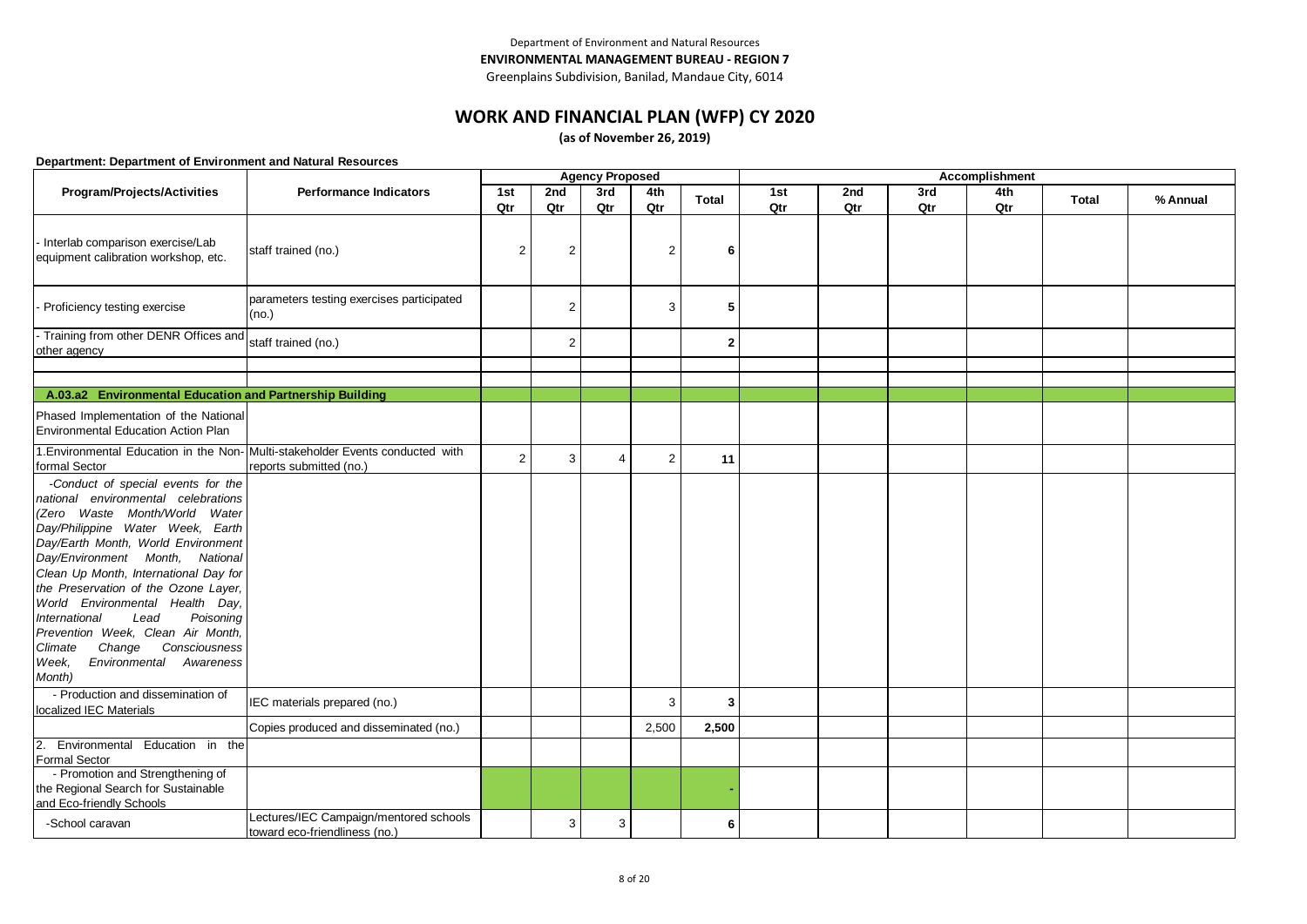Greenplains Subdivision, Banilad, Mandaue City, 6014

### **WORK AND FINANCIAL PLAN (WFP) CY 2020**

**(as of November 26, 2019)**

|                                                                                                                                                                                               | <b>Agency Proposed</b>                                                                                                                                         |     |             |                |                |              |     | Accomplishment |     |     |              |          |
|-----------------------------------------------------------------------------------------------------------------------------------------------------------------------------------------------|----------------------------------------------------------------------------------------------------------------------------------------------------------------|-----|-------------|----------------|----------------|--------------|-----|----------------|-----|-----|--------------|----------|
| Program/Projects/Activities                                                                                                                                                                   | <b>Performance Indicators</b>                                                                                                                                  | 1st | 2nd         | 3rd            | 4th            | <b>Total</b> | 1st | 2nd            | 3rd | 4th | <b>Total</b> | % Annual |
|                                                                                                                                                                                               |                                                                                                                                                                | Qtr | Qtr         | Qtr            | Qtr            |              | Qtr | Qtr            | Qtr | Qtr |              |          |
| 3. Networking, Collaboration and<br>Communication                                                                                                                                             |                                                                                                                                                                |     |             |                |                |              |     |                |     |     |              |          |
| -Convening of Regional Inter-Agency<br>Commitee<br>on<br>Education (RA 9512) with DepEd,<br>CHED, TESDA, strategic educators'<br>other member-<br>networks.<br>and<br>institutions of RA 9512 | Partnership Meetings Conducted with<br>Environmental DepEd, CHED, TESDA, strategic<br>educator's networks, and other member-<br>institutions of R.A 5912 (no.) |     | -1          |                | $\overline{1}$ | 2            |     |                |     |     |              |          |
| - Youth involvement in<br><b>Environmental Protection</b>                                                                                                                                     | Youth activities conducted (no.)                                                                                                                               |     | $\mathbf 1$ | $\overline{1}$ |                | $\mathbf{2}$ |     |                |     |     |              |          |
| -Conduct of radio/TV<br>programs/guestings/podcast                                                                                                                                            | Radio/TV guestings/podcast conducted<br>(no.)                                                                                                                  |     | 6           | 6              |                | 12           |     |                |     |     |              |          |
| -Submission of photo releases to<br><b>EMB Central Office for EMB Website</b>                                                                                                                 | Photo releases submitted (no.)                                                                                                                                 | 9   | 9           | 9              | 9              | 36           |     |                |     |     |              |          |
| -Updating and Maintenance of<br>Regional Facebook Page                                                                                                                                        | Regional Facebook page<br>maintained/updated (no.)                                                                                                             | 30  | 30          | 30             | 30             | 120          |     |                |     |     |              |          |
| 4.<br>State of Brown Environment Report                                                                                                                                                       | Preparation of Annual Regional 2020 Regional State of Brown Environment<br>Report prepared and submitted (no.)                                                 |     | -1          |                |                | 1            |     |                |     |     |              |          |
| 7. Conduct of communication<br>evaluation of IEC intervention                                                                                                                                 | Accomplished survey forms submitted with<br>statiscal tabulation (no.)                                                                                         | 50  | 50          | 50             | 50             | 200          |     |                |     |     |              |          |
|                                                                                                                                                                                               |                                                                                                                                                                |     |             |                |                |              |     |                |     |     |              |          |
| A.03.a3 Environmental Impact<br><b>Assessment</b>                                                                                                                                             |                                                                                                                                                                |     |             |                |                |              |     |                |     |     |              |          |
| <b>CLEARANCE AND PERMITTING</b>                                                                                                                                                               |                                                                                                                                                                |     |             |                |                |              |     |                |     |     |              |          |
| <b>Issuance of ECC / CNC</b>                                                                                                                                                                  | ECC issued (no.)                                                                                                                                               | 50  | 58          | 58             | 55             | 221          |     |                |     |     |              |          |
|                                                                                                                                                                                               | CNC issued (no.)                                                                                                                                               | 50  | 50          | 50             | 50             | 200          |     |                |     |     |              |          |
| Identification/Survey of projects<br>operating without ECC                                                                                                                                    | Projects surveyed with reports submitted<br>(no.)                                                                                                              | 29  | 30          | 30             | 29             | 118          |     |                |     |     |              |          |
|                                                                                                                                                                                               | - Fund 101                                                                                                                                                     | 29  | 30          | 30             | 29             | 118          |     |                |     |     |              |          |
|                                                                                                                                                                                               | $-ERF$                                                                                                                                                         |     |             |                |                |              |     |                |     |     |              |          |
|                                                                                                                                                                                               |                                                                                                                                                                |     |             |                |                |              |     |                |     |     |              |          |
| <b>MONITORING AND ENFORCEMENT</b>                                                                                                                                                             |                                                                                                                                                                |     |             |                |                |              |     |                |     |     |              |          |
| Monitoring of ECC Projects in<br>compliance with ECC conditions and<br>EMP (ECPs)                                                                                                             | ECPs monitored with reports submitted<br>(no.)                                                                                                                 | 26  | 26          | 26             | 26             | 26           |     |                |     |     |              |          |
|                                                                                                                                                                                               | - Fund 101                                                                                                                                                     | 26  | 26          | 26             | 26             | 26           |     |                |     |     |              |          |
|                                                                                                                                                                                               | - ERF                                                                                                                                                          |     |             |                |                |              |     |                |     |     |              |          |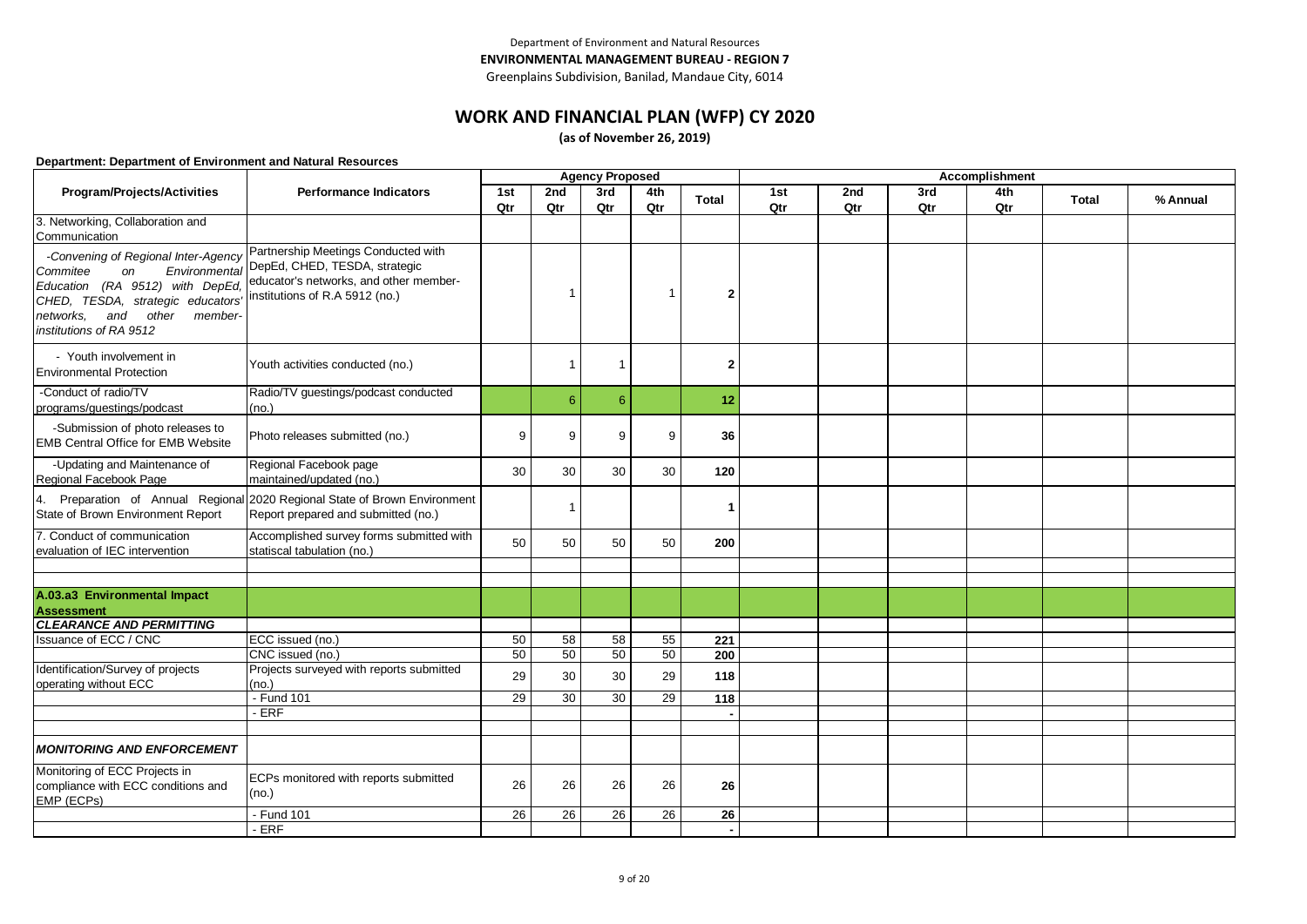### **WORK AND FINANCIAL PLAN (WFP) CY 2020**

**(as of November 26, 2019)**

|                                                                                                                        |                                                    |                |                 | <b>Agency Proposed</b> |                |                      |     |     |     | Accomplishment |              |          |
|------------------------------------------------------------------------------------------------------------------------|----------------------------------------------------|----------------|-----------------|------------------------|----------------|----------------------|-----|-----|-----|----------------|--------------|----------|
| Program/Projects/Activities                                                                                            | <b>Performance Indicators</b>                      | 1st            | 2nd             | 3rd                    | 4th            | <b>Total</b>         | 1st | 2nd | 3rd | 4th            | <b>Total</b> | % Annual |
|                                                                                                                        |                                                    | Qtr            | Qtr             | Qtr                    | Qtr            |                      | Qtr | Qtr | Qtr | Qtr            |              |          |
| Site Validation of ECPs                                                                                                | ECPs validated with report submitted (no.)         | $\overline{7}$ | $\overline{7}$  | 8                      | $\overline{7}$ | 29                   |     |     |     |                |              |          |
| Monitoring of ECC Projects in<br>compliance with ECC conditions and<br>EMP (Non-ECPs)                                  | Non-ECPs monitored with reports<br>submitted (no.) | 181            | 183             | 183                    | 180            | 727                  |     |     |     |                |              |          |
|                                                                                                                        | # of projects for site monitoring                  | 145            | 146             | 146                    | 144            | 581                  |     |     |     |                |              |          |
|                                                                                                                        | # of projects for table monitoring                 | 36             | $\overline{37}$ | $\overline{37}$        | 36             | 146                  |     |     |     |                |              |          |
| Validation of CNC                                                                                                      | CNC validated with report submitted (no.)          | 5              | 5               | 5                      | 5              | 20                   |     |     |     |                |              |          |
|                                                                                                                        |                                                    |                |                 |                        |                |                      |     |     |     |                |              |          |
| <b>SUPPORT ACTIVITIES</b>                                                                                              |                                                    |                |                 |                        |                |                      |     |     |     |                |              |          |
| Orientation on EIA Stakeholders                                                                                        | Stakeholders trained (no.) (LGUs, GAs,<br>NGAs)    |                |                 |                        | 50             | 50                   |     |     |     |                |              |          |
| Updating of EIA database                                                                                               | EIA-IS database updated                            | $\mathbf{1}$   | 1               | -1                     | $\overline{1}$ | $\mathbf 1$          |     |     |     |                |              |          |
| Preparation of EIA Annual Report                                                                                       | Annual Report prepared and submitted<br>(no.)      | $\mathbf{1}$   |                 |                        |                | 1                    |     |     |     |                |              |          |
|                                                                                                                        |                                                    |                |                 |                        |                |                      |     |     |     |                |              |          |
| A.03.b Environmental Regulations<br>and Pollution Control                                                              |                                                    |                |                 |                        |                |                      |     |     |     |                |              |          |
|                                                                                                                        |                                                    |                |                 |                        |                |                      |     |     |     |                |              |          |
| A.03.b1 Implementation of Clean Air<br><b>Regulations</b>                                                              |                                                    |                |                 |                        |                |                      |     |     |     |                |              |          |
| <b>Clean Air Program</b>                                                                                               |                                                    |                |                 |                        |                |                      |     |     |     |                |              |          |
| <b>CLEARANCE AND PERMITTING</b>                                                                                        |                                                    |                |                 |                        |                |                      |     |     |     |                |              |          |
| <b>Issuance of Permit to Operate</b>                                                                                   | Permit To Operate Issued (no.)                     | 107            | 109             | 109                    | 107            | 432                  |     |     |     |                |              |          |
|                                                                                                                        | -New                                               | 10             | 11              | 11                     | 10             | 42                   |     |     |     |                |              |          |
|                                                                                                                        | -Renewal                                           | 97             | 98              | 98                     | 97             | 390                  |     |     |     |                |              |          |
| Identification/survey of established<br>firms/industries and commercial<br>establishments operating without<br>permits | Firms surveyed with reports submitted (no)         | 50             | 65              | 65                     | 40             | 220                  |     |     |     |                |              |          |
| <b>Updating of Industrial Database</b>                                                                                 | Database updated (no)                              | $\mathbf{1}$   | $\overline{1}$  | $\overline{1}$         | $\overline{1}$ | $\blacktriangleleft$ |     |     |     |                |              |          |
|                                                                                                                        |                                                    |                |                 |                        |                |                      |     |     |     |                |              |          |
| <b>MONITORING AND ENFORCEMENT</b>                                                                                      |                                                    |                |                 |                        |                |                      |     |     |     |                |              |          |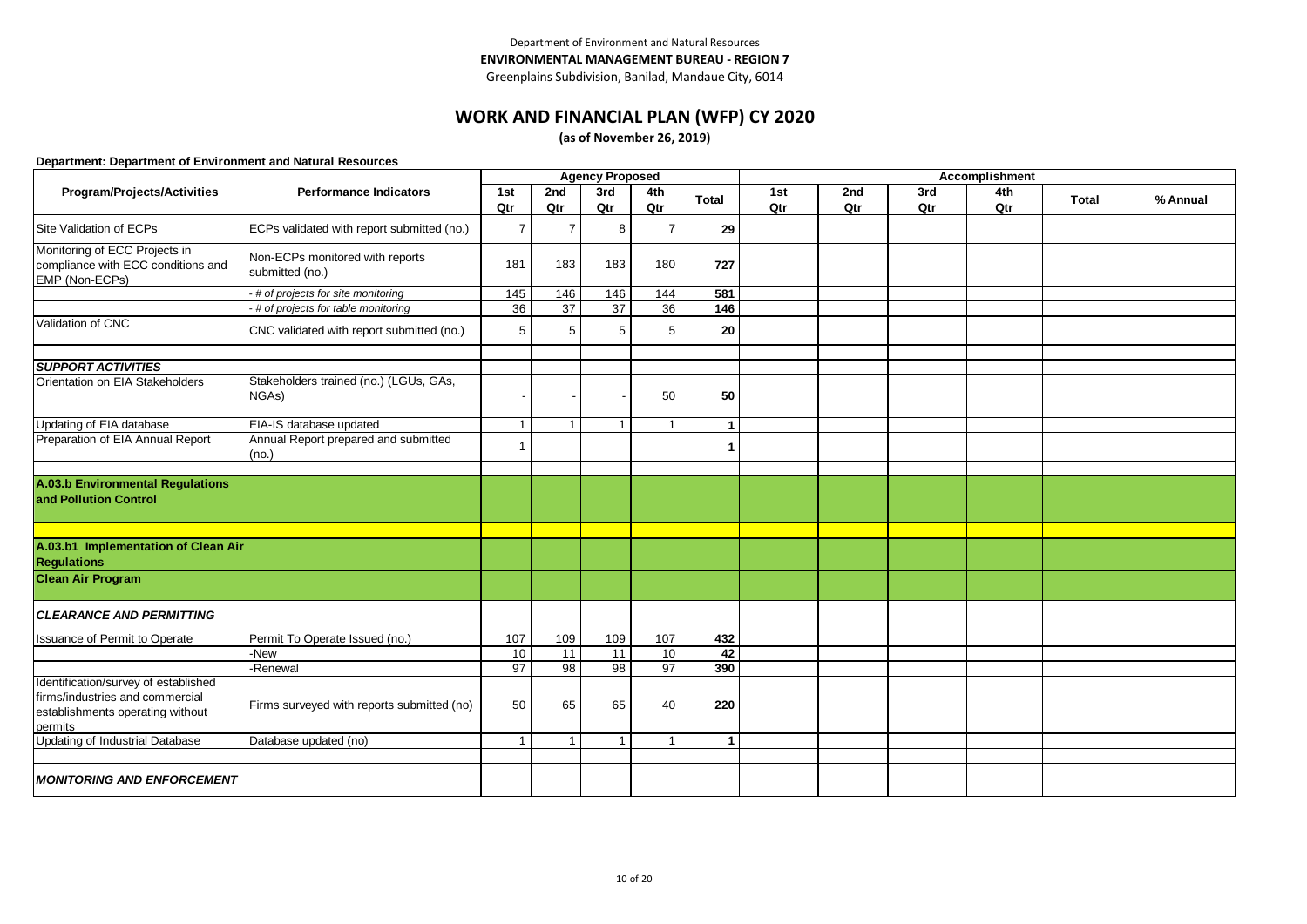Greenplains Subdivision, Banilad, Mandaue City, 6014

# **WORK AND FINANCIAL PLAN (WFP) CY 2020**

**(as of November 26, 2019)**

|                                      |                                           |                |              | <b>Agency Proposed</b>  |                         |                      |     |     |     | Accomplishment |              |          |
|--------------------------------------|-------------------------------------------|----------------|--------------|-------------------------|-------------------------|----------------------|-----|-----|-----|----------------|--------------|----------|
| Program/Projects/Activities          | <b>Performance Indicators</b>             | 1st            | 2nd          | 3rd                     | 4th                     | <b>Total</b>         | 1st | 2nd | 3rd | 4th            | <b>Total</b> | % Annual |
|                                      |                                           | Qtr            | Qtr          | Qtr                     | Qtr                     |                      | Qtr | Qtr | Qtr | Qtr            |              |          |
|                                      | Air Quality Assessment Report submitted   |                |              |                         |                         |                      |     |     |     |                |              |          |
| Ambient Air Quality Monitoring       | (no.)                                     | $\overline{2}$ | -1           | $\overline{1}$          | -1                      | 5                    |     |     |     |                |              |          |
|                                      |                                           |                |              |                         |                         |                      |     |     |     |                |              |          |
|                                      |                                           |                |              |                         |                         |                      |     |     |     |                |              |          |
|                                      | -quarterly                                | $\mathbf{1}$   | $\mathbf{1}$ | $\mathbf{1}$            | $\overline{1}$          | 4                    |     |     |     |                |              |          |
|                                      | -annual                                   | $\mathbf{1}$   |              |                         |                         | $\blacktriangleleft$ |     |     |     |                |              |          |
|                                      | Air Quality Sampling Station Operated and |                |              |                         |                         |                      |     |     |     |                |              |          |
|                                      | Maintained (automatic and/or manual) with | 5              | 5            | 5                       | 5                       | 5                    |     |     |     |                |              |          |
|                                      | report submitted (no.)                    |                |              |                         |                         |                      |     |     |     |                |              |          |
|                                      | Air Quality Sampling Station Upgraded     |                |              |                         |                         |                      |     |     |     |                |              |          |
|                                      | (automatic and/or manual) with report     |                |              |                         |                         |                      |     |     |     |                |              |          |
|                                      | submitted (no.)                           |                |              |                         |                         |                      |     |     |     |                |              |          |
|                                      | AQM Equipment Calibrated with certificate |                |              |                         | 5                       | 5                    |     |     |     |                |              |          |
|                                      | (no.)                                     |                |              |                         |                         |                      |     |     |     |                |              |          |
|                                      | -TSP                                      |                |              |                         | $\overline{2}$          | $\mathbf{2}$         |     |     |     |                |              |          |
|                                      | -PM10 (manual)                            |                |              |                         | $\overline{2}$          | $\overline{2}$       |     |     |     |                |              |          |
|                                      | -PM10/2.5 (automatic)                     |                |              |                         | $\overline{\mathbf{A}}$ | $\mathbf{1}$         |     |     |     |                |              |          |
|                                      | -Gaseous Parameters                       |                |              |                         |                         |                      |     |     |     |                |              |          |
|                                      | (automatic/manual)                        |                |              |                         |                         |                      |     |     |     |                |              |          |
|                                      |                                           |                |              |                         |                         |                      |     |     |     |                |              |          |
|                                      |                                           |                |              |                         |                         |                      |     |     |     |                |              |          |
| Operationalization of Airshed        | Airshed action plan updated and           | 1              | -1           | $\overline{\mathbf{1}}$ | -1                      |                      |     |     |     |                |              |          |
|                                      | implemented with report submitted (no.)   |                |              |                         |                         |                      |     |     |     |                |              |          |
|                                      |                                           |                |              |                         |                         |                      |     |     |     |                |              |          |
| Updating of Emission Inventory       | Emission Inventory (no.)                  | 1              | 1            | $\overline{\mathbf{1}}$ | -1                      | 1                    |     |     |     |                |              |          |
|                                      | Emission Inventory within the Airshed     |                |              |                         |                         |                      |     |     |     |                |              |          |
|                                      | conducted with report prepared and        |                |              |                         |                         |                      |     |     |     |                |              |          |
|                                      | submitted (no.)                           | $\overline{1}$ | 1            | $\overline{1}$          | $\overline{1}$          |                      |     |     |     |                |              |          |
| Designation of Attainment/non-       |                                           |                |              |                         |                         |                      |     |     |     |                |              |          |
| attainment Areas                     | Airshed dispersion modelling conducted    |                |              |                         |                         |                      |     |     |     |                |              |          |
|                                      | Pre-Designation Activities Conducted      |                |              |                         |                         |                      |     |     |     |                |              |          |
|                                      | and/or Attainment/non-attainment areas    |                |              |                         |                         |                      |     |     |     |                |              |          |
|                                      | endorsed for designation (no.)            |                |              |                         |                         |                      |     |     |     |                |              |          |
| Policy/Progam/Project recommendation | Policy/Program/Project formulated with    |                |              |                         | 1                       |                      |     |     |     |                |              |          |
| to GB                                | approved resolutions (no.)                |                |              |                         |                         | $\mathbf{1}$         |     |     |     |                |              |          |
|                                      |                                           |                |              |                         |                         |                      |     |     |     |                |              |          |
| <b>Identification of New Airshed</b> | Report prepared and submitted (no.)       |                |              |                         |                         |                      |     |     |     |                |              |          |
| Assessment of Air Quality Management | Quarterly physical and financial report   |                |              |                         |                         |                      |     |     |     |                |              |          |
| Fund (AQMF) utilization              | submitted (no.)                           |                |              |                         |                         | 4                    |     |     |     |                |              |          |
|                                      |                                           |                |              |                         |                         |                      |     |     |     |                |              |          |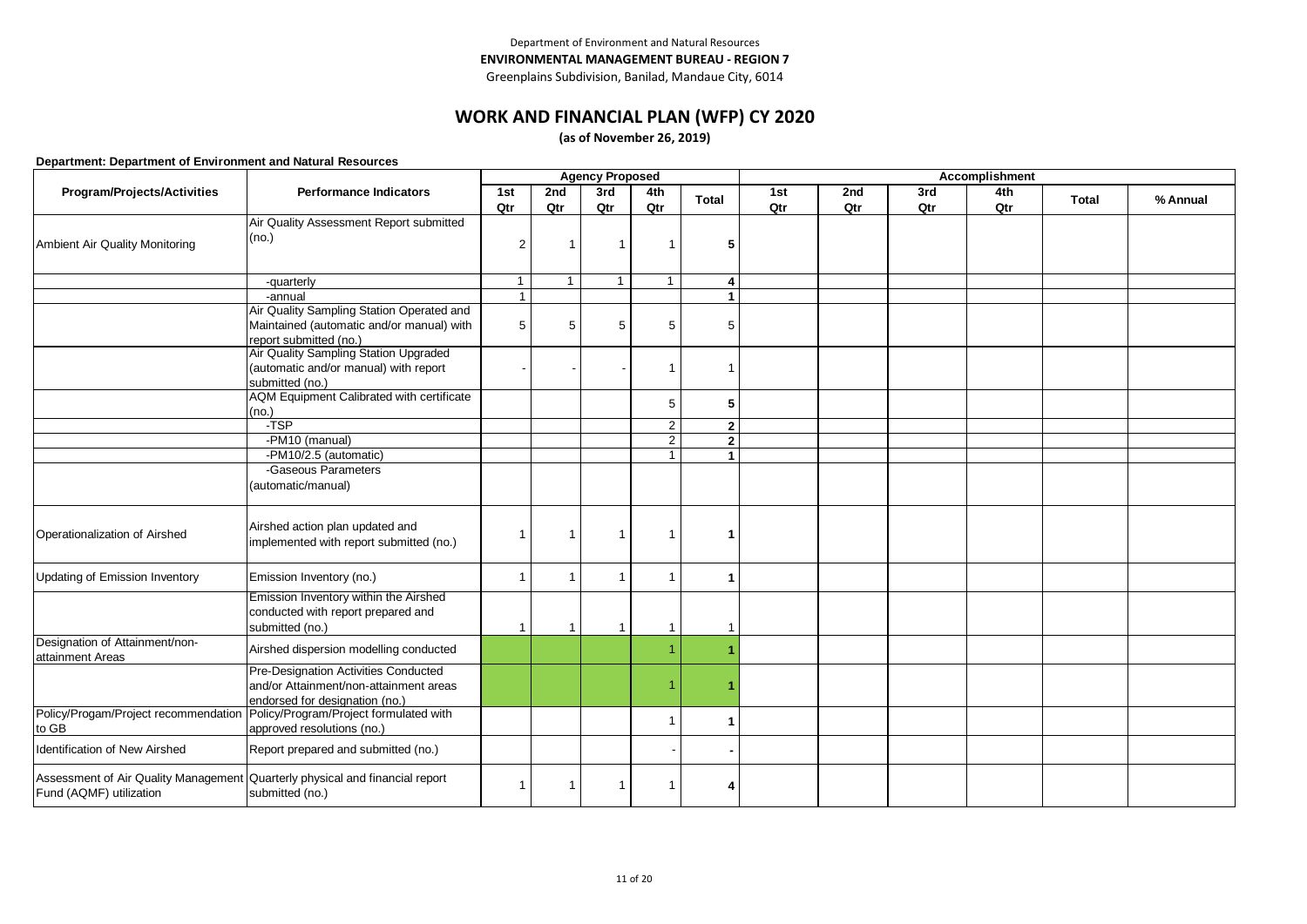Greenplains Subdivision, Banilad, Mandaue City, 6014

# **WORK AND FINANCIAL PLAN (WFP) CY 2020**

**(as of November 26, 2019)**

|                                                                 |                                                                                           |                  |                  | <b>Agency Proposed</b> |                  |                 |     |     |     | Accomplishment |              |          |
|-----------------------------------------------------------------|-------------------------------------------------------------------------------------------|------------------|------------------|------------------------|------------------|-----------------|-----|-----|-----|----------------|--------------|----------|
| Program/Projects/Activities                                     | <b>Performance Indicators</b>                                                             | 1st              | 2nd              | 3rd                    | 4th              | <b>Total</b>    | 1st | 2nd | 3rd | 4th            | <b>Total</b> | % Annual |
|                                                                 |                                                                                           | Qtr              | Qtr              | Qtr                    | Qtr              |                 | Qtr | Qtr | Qtr | Qtr            |              |          |
|                                                                 | Annual Airshed Status Report Prepared and<br>submitted (no.)                              | $\mathbf{1}$     |                  |                        |                  |                 |     |     |     |                |              |          |
| Industrial Compliance Monitoring                                | Compliance monitoring conducted (no.)                                                     | 268              | 273              | 273                    | 267              | 1,081           |     |     |     |                |              |          |
|                                                                 | # of projects for site monitoring                                                         | $\overline{213}$ | $\overline{216}$ | 216                    | $\overline{213}$ | 858             |     |     |     |                |              |          |
|                                                                 | <b>Bohol</b>                                                                              | 43               | 43               | 43                     | 43               | 172             |     |     |     |                |              |          |
|                                                                 | Cebu                                                                                      | 150              | 150              | 151                    | 150              | 601             |     |     |     |                |              |          |
|                                                                 | Negros Oriental                                                                           | 10               | 10               | 13                     | 10               | 43              |     |     |     |                |              |          |
|                                                                 | Siquijor                                                                                  | 10               | 10               | 13                     | 10               | 43              |     |     |     |                |              |          |
|                                                                 | # of projects for table monitoring                                                        | 55               | 57               | 57                     | 54               | 223             |     |     |     |                |              |          |
|                                                                 | <b>Bohol</b>                                                                              | 12               | $\overline{12}$  | $\overline{10}$        | 10               | 45              |     |     |     |                |              |          |
|                                                                 | Cebu                                                                                      | 39               | 39               | 39                     | 39               | 156             |     |     |     |                |              |          |
|                                                                 | Negros Oriental                                                                           | $\mathbf{3}$     | $\mathbf{3}$     | 3                      | $\overline{c}$   | 11              |     |     |     |                |              |          |
|                                                                 | Siquijor                                                                                  | $\overline{3}$   | 3                | 3                      | $\overline{2}$   | $\overline{11}$ |     |     |     |                |              |          |
| <b>CEMS and Regulatory Monitoring</b><br>(Stack Sampling)       | No. of firms compliant to standards                                                       | 5                | 5                | 5                      | 5                | 20              |     |     |     |                |              |          |
| Evaluation of Test Plan                                         | Test Plan evaluated (no)                                                                  | $\overline{5}$   | $\overline{5}$   | $\overline{5}$         | 5                | 20              |     |     |     |                |              |          |
| RATA/RAA/CGA monitoring of firms<br>with CEMS and COMS          | Firms with CEMS and COMS monitored<br>(no.)                                               |                  | 2                | $\overline{2}$         |                  |                 |     |     |     |                |              |          |
|                                                                 | Firms with CEMS and COMS complied with<br>online submission based on DAO 2017-14<br>(no.) | 4                | 4                | $\overline{4}$         | $\overline{4}$   |                 |     |     |     |                |              |          |
| Monitoring of Private Emission Testing<br>Centers (PETCs)       | PETCs Monitored with reports submitted<br>(no.)                                           | 10               | 11               | 11                     | 10               | 42              |     |     |     |                |              |          |
|                                                                 |                                                                                           |                  |                  |                        |                  |                 |     |     |     |                |              |          |
| <b>SUPPORT ACTIVITIES</b>                                       |                                                                                           |                  |                  |                        |                  |                 |     |     |     |                |              |          |
|                                                                 |                                                                                           |                  |                  |                        |                  |                 |     |     |     |                |              |          |
| Updating of Air Quality Database                                | Database Updated and Data Management<br>with Report Submitted (no.)                       |                  | $\mathbf 1$      | $\overline{1}$         |                  |                 |     |     |     |                |              |          |
| Capacity Building for Air Quality<br>Monitoring                 | Capacity Building/Training conducted (no.)                                                |                  |                  | 1                      |                  |                 |     |     |     |                |              |          |
| Preparation of the Regional Annual Air<br>Quality Status Report | Annual Regional Air Quality Status Report<br>Prepared and submitted (no.)                 | $\mathbf{1}$     |                  |                        |                  |                 |     |     |     |                |              |          |
| A.03.b2 Implementation of Clean<br><b>Water Regulations</b>     |                                                                                           |                  |                  |                        |                  |                 |     |     |     |                |              |          |
| Clean Water program                                             |                                                                                           |                  |                  |                        |                  |                 |     |     |     |                |              |          |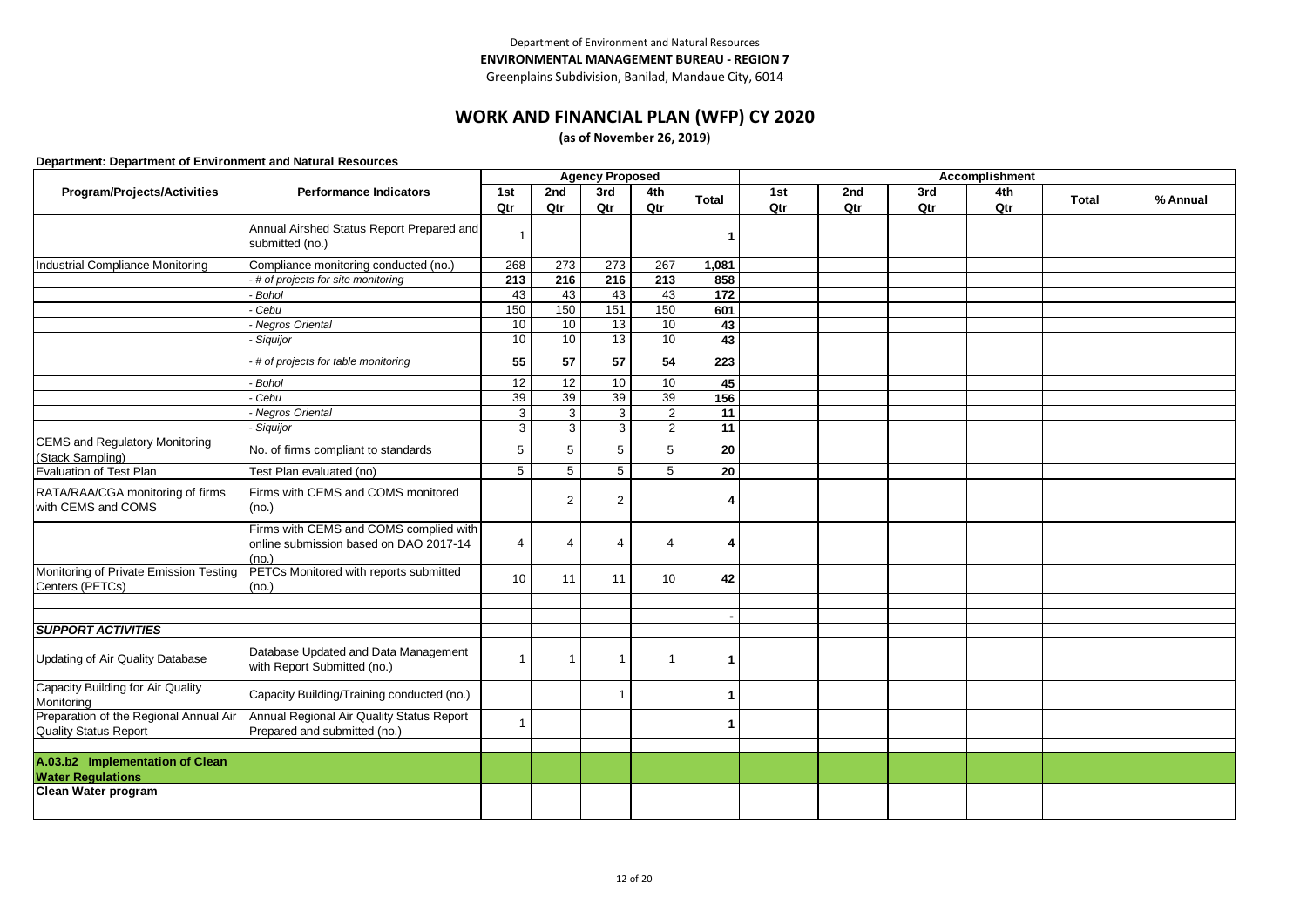Greenplains Subdivision, Banilad, Mandaue City, 6014

### **WORK AND FINANCIAL PLAN (WFP) CY 2020**

**(as of November 26, 2019)**

|                                                                                                         |                                                                  |              |                | <b>Agency Proposed</b> |                |                         | Accomplishment |     |     |     |              |          |  |
|---------------------------------------------------------------------------------------------------------|------------------------------------------------------------------|--------------|----------------|------------------------|----------------|-------------------------|----------------|-----|-----|-----|--------------|----------|--|
| Program/Projects/Activities                                                                             | <b>Performance Indicators</b>                                    | 1st          | 2nd            | 3rd                    | 4th            | <b>Total</b>            | 1st            | 2nd | 3rd | 4th | <b>Total</b> | % Annual |  |
|                                                                                                         |                                                                  | Qtr          | Qtr            | Qtr                    | Qtr            |                         | Qtr            | Qtr | Qtr | Qtr |              |          |  |
| <b>CLEARANCE AND PERMITTING</b>                                                                         |                                                                  |              |                |                        |                |                         |                |     |     |     |              |          |  |
| Issuance of Waste Water Discharge<br>Permit                                                             | Waste Water Discharge Permit issued (no.)                        | 31           | 32             | 32                     | 32             | 127                     |                |     |     |     |              |          |  |
|                                                                                                         | -New                                                             | 6            | $\overline{7}$ | $\overline{7}$         | $\overline{7}$ | 27                      |                |     |     |     |              |          |  |
|                                                                                                         | -Renewal                                                         | 25           | 25             | 25                     | 25             | 100                     |                |     |     |     |              |          |  |
| Identification/survey of firms/industries<br>and commercial establishments<br>operating without permits | Firms surveyed with reports submitted (no)                       | 51           | 67             | 67                     | 51             | 236                     |                |     |     |     |              |          |  |
| <b>PCO</b> Accreditation                                                                                | PCO Accredited (no.)                                             | 100          | 150            | 150                    | 100            | 500                     |                |     |     |     |              |          |  |
|                                                                                                         | -New (Include Category A & B)                                    | 100          | 150            | 150                    | 100            | 500                     |                |     |     |     |              |          |  |
|                                                                                                         | -Renewal (Include Category A & B)                                |              |                |                        |                |                         |                |     |     |     |              |          |  |
|                                                                                                         | Submission of PCO updated database (no)                          | 3            | 3              | 3                      | 3              | 12                      |                |     |     |     |              |          |  |
| <b>MONITORING AND ENFORCEMENT</b>                                                                       |                                                                  |              |                |                        |                |                         |                |     |     |     |              |          |  |
| Ambient Water Quality Monitoring                                                                        | Waterbodies monitored (no.)                                      | 16           | 16             | 16                     | 16             | 16                      |                |     |     |     |              |          |  |
|                                                                                                         | - Priority waterbodies                                           | 4            | 4              | 4                      | 4              | 4                       |                |     |     |     |              |          |  |
|                                                                                                         | - Other Water bodies (no.)                                       | 6            | 6              | 6                      | 6              | 6                       |                |     |     |     |              |          |  |
|                                                                                                         | - Priority Recreational waters (no.)                             | 3            | 3              | 3                      | 3              | 3                       |                |     |     |     |              |          |  |
|                                                                                                         | - Other Recreational waters (no.)                                | 3            | 3              | 3                      | 3              | 3                       |                |     |     |     |              |          |  |
| Ambient Water Quality Monitoring                                                                        | Water Quality Assessment Report<br>submitted (no.)               | 5            | $\overline{4}$ | $\overline{4}$         | 4              | 17                      |                |     |     |     |              |          |  |
|                                                                                                         | -monthly assessment                                              | 3            | 3              | $\mathbf{3}$           | 3              | 12                      |                |     |     |     |              |          |  |
|                                                                                                         | -quarterly assessment                                            | $\mathbf{1}$ | $\mathbf{1}$   | $\mathbf{1}$           | $\mathbf{1}$   | $\overline{\mathbf{4}}$ |                |     |     |     |              |          |  |
|                                                                                                         | -annual assessment                                               | $\mathbf{1}$ |                |                        |                | $\mathbf 1$             |                |     |     |     |              |          |  |
| Classification/re-classification of Water<br><b>Bodies</b>                                              | Water bodies endorsed for classification<br>(no.)                |              |                |                        | 8              | 8                       |                |     |     |     |              |          |  |
|                                                                                                         | Classified Water bodies reviewed for re-<br>classification (no.) |              |                |                        |                |                         |                |     |     |     |              |          |  |
| Designation/Delineation of Water<br><b>Quality Management Areas</b>                                     | WQMA endorsed for designation (no.)                              |              |                |                        | -1             | 1                       |                |     |     |     |              |          |  |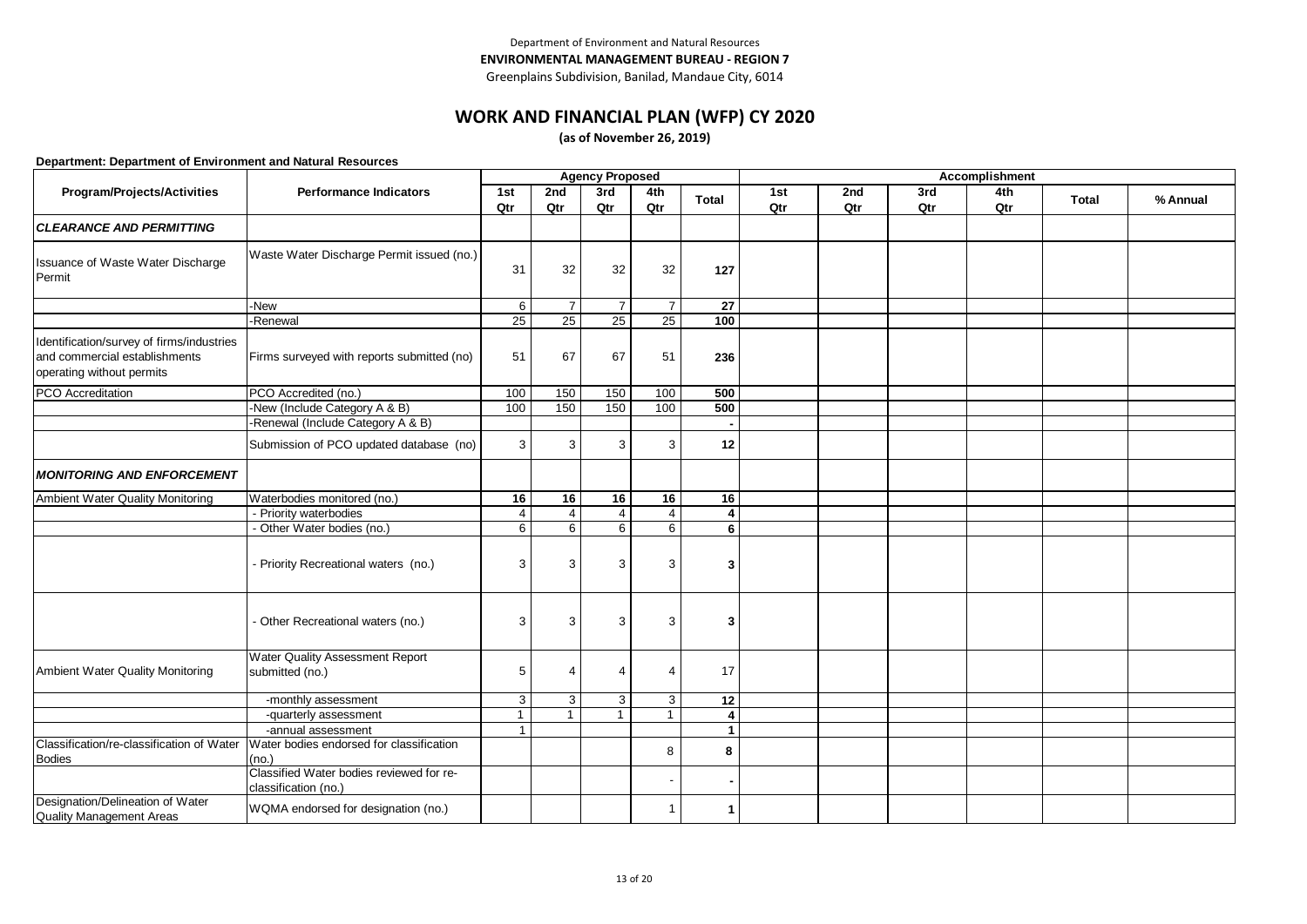# **WORK AND FINANCIAL PLAN (WFP) CY 2020**

**(as of November 26, 2019)**

|                                                                          | <b>Agency Proposed</b><br><b>Accomplishment</b>                                               |                |                |                 |                         |              |     |     |     |     |              |          |
|--------------------------------------------------------------------------|-----------------------------------------------------------------------------------------------|----------------|----------------|-----------------|-------------------------|--------------|-----|-----|-----|-----|--------------|----------|
| Program/Projects/Activities                                              | <b>Performance Indicators</b>                                                                 | 1st            | 2nd            | 3rd             | 4th                     | <b>Total</b> | 1st | 2nd | 3rd | 4th | <b>Total</b> | % Annual |
|                                                                          |                                                                                               | Qtr            | Qtr            | Qtr             | Qtr                     |              | Qtr | Qtr | Qtr | Qtr |              |          |
| Operationalization of Water Quality<br><b>Management Areas</b>           | <b>Technical Secretariat created and</b><br>mobilized(no.)                                    |                |                |                 |                         |              |     |     |     |     |              |          |
|                                                                          | Technical Working Group created and<br>mobilized (no.)                                        |                |                |                 |                         |              |     |     |     |     |              |          |
|                                                                          | Multi-sectoral Group for monitoring and<br>surveillance created and mobilized (no.)           |                |                |                 | -1                      |              |     |     |     |     |              |          |
|                                                                          | WQMAs action plan prepared/updated and<br>implemented with report submitted (no.)             | $\mathbf{1}$   | $\mathbf{1}$   | $\mathbf{1}$    | $\overline{\mathbf{1}}$ |              |     |     |     |     |              |          |
|                                                                          | LGU assisted in the preparation of the<br>Compliance Scheme (no.)                             | $\overline{1}$ |                |                 |                         |              |     |     |     |     |              |          |
|                                                                          | Implementation of LGU Compliance<br>scheme assessed (no.)                                     |                | $\mathbf{1}$   |                 |                         |              |     |     |     |     |              |          |
|                                                                          | Annual Regional Water Quality Status<br>Report prepared and submitted (no.)                   |                |                |                 |                         |              |     |     |     |     |              |          |
|                                                                          | Attainment or non-attainment areas<br>designated (no.)                                        |                |                |                 |                         |              |     |     |     |     |              |          |
|                                                                          | Annual WQMAs Status Report Prepared<br>and submitted (no.)                                    | $\mathbf{1}$   |                |                 |                         |              |     |     |     |     |              |          |
|                                                                          | - Adopted Esteros assessed (no.) w/in<br><b>WQMA</b>                                          | $\overline{4}$ | 4              | $\overline{4}$  | $\Delta$                | 4            |     |     |     |     |              |          |
| Assessment of Pollution load (1<br>waterbody within a WQMA)              | Pollution load assessment reports<br>submitted (no.)                                          |                |                |                 |                         |              |     |     |     |     |              |          |
| Project/ Activities recommendation to<br><b>GB</b>                       | Project/ Activities identified with approved<br>resolutions (no.)                             |                |                |                 |                         |              |     |     |     |     |              |          |
| Preparation of Feasibility Study for the<br>construction of sewerage/STP | Final Report for Feasibility Study for the<br>construction of sewerage/STP submitted<br>(no.) |                |                |                 |                         |              |     |     |     |     |              |          |
| Compliance Monitoring of<br>Establishments                               | Establishments monitored with reports<br>submitted(no.)                                       | 96             | 100            | 101             | 96                      | 393          |     |     |     |     |              |          |
|                                                                          | # of establishments for site monitoring                                                       | 77             | 80             | 81              | 77                      | 315          |     |     |     |     |              |          |
|                                                                          | Bohol                                                                                         | 15             | 15             | $\overline{18}$ | 15                      | 63           |     |     |     |     |              |          |
|                                                                          | Cebu                                                                                          | 55             | 55             | 56              | 55                      | 221          |     |     |     |     |              |          |
|                                                                          | Negros Oriental                                                                               | $\overline{4}$ | $\overline{4}$ | $\overline{4}$  | $\overline{4}$          | 16           |     |     |     |     |              |          |
|                                                                          | Siguijor                                                                                      | $\overline{4}$ | $\overline{4}$ | $\overline{4}$  | 3                       | 15           |     |     |     |     |              |          |
|                                                                          | # of establishments for table monitoring                                                      | 19             | 20             | 20              | 19                      | 78           |     |     |     |     |              |          |
|                                                                          | <b>Bohol</b>                                                                                  | $\overline{4}$ | 4              | $\overline{4}$  | $\overline{4}$          | 16           |     |     |     |     |              |          |
|                                                                          | Cebu                                                                                          | 13             | 16             | 16              | 10                      | 55           |     |     |     |     |              |          |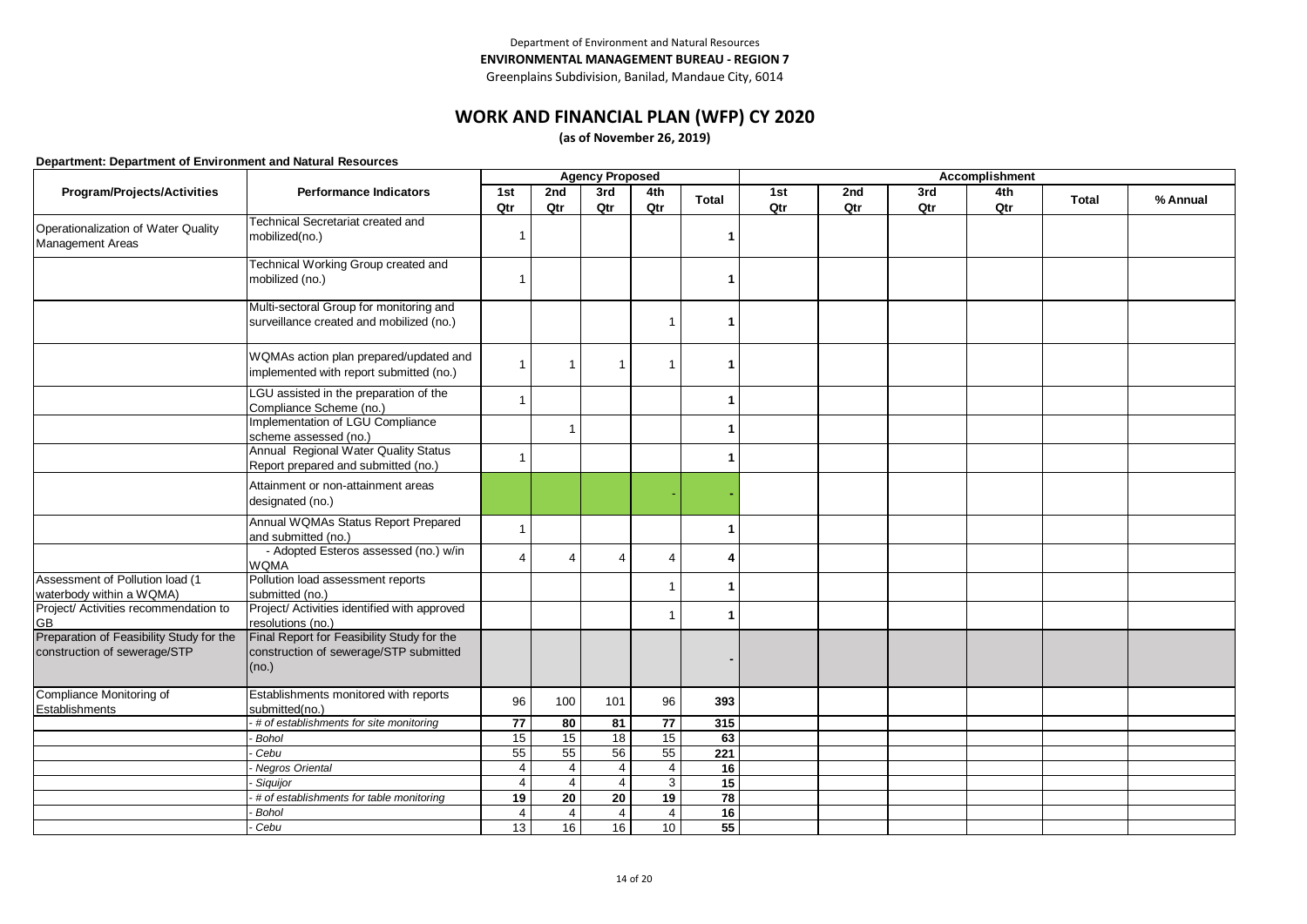Greenplains Subdivision, Banilad, Mandaue City, 6014

### **WORK AND FINANCIAL PLAN (WFP) CY 2020**

**(as of November 26, 2019)**

|                                                                           |                                            |                |     | <b>Agency Proposed</b> |     |              | Accomplishment |     |     |     |              |          |  |
|---------------------------------------------------------------------------|--------------------------------------------|----------------|-----|------------------------|-----|--------------|----------------|-----|-----|-----|--------------|----------|--|
| Program/Projects/Activities                                               | <b>Performance Indicators</b>              | 1st            | 2nd | 3rd                    | 4th | <b>Total</b> | 1st            | 2nd | 3rd | 4th | <b>Total</b> | % Annual |  |
|                                                                           |                                            | Qtr            | Qtr | Qtr                    | Qtr |              | Qtr            | Qtr | Qtr | Qtr |              |          |  |
|                                                                           | Negros Oriental                            | $\overline{1}$ |     |                        |     | 4            |                |     |     |     |              |          |  |
|                                                                           | Siguijor                                   | $\overline{1}$ |     |                        |     | Δ            |                |     |     |     |              |          |  |
| <b>SUPPORT ACTIVITIES</b>                                                 |                                            |                |     |                        |     |              |                |     |     |     |              |          |  |
| Updating of Water Quality Management Database updated with certificate of |                                            | $\overline{1}$ |     | 1                      |     | 1            |                |     |     |     |              |          |  |
| Information System                                                        | completion submitted(no.)                  |                |     |                        |     |              |                |     |     |     |              |          |  |
| Capacity Building for Water Quality                                       | Capacity Building/Training conducted (no.) |                |     | 1                      |     | 1            |                |     |     |     |              |          |  |
| Monitoring                                                                |                                            |                |     |                        |     |              |                |     |     |     |              |          |  |
| Preparation of Annual Regional Water                                      | Annual Regional Water Quality Status       | $\overline{1}$ |     |                        |     | 1            |                |     |     |     |              |          |  |
| <b>Quality Status report</b>                                              | Report prepared and submitted (no.)        |                |     |                        |     |              |                |     |     |     |              |          |  |
|                                                                           |                                            |                |     |                        |     |              |                |     |     |     |              |          |  |
| A.03.b3 Implementation of                                                 |                                            |                |     |                        |     |              |                |     |     |     |              |          |  |
| <b>Ecological Solid Waste Management</b>                                  |                                            |                |     |                        |     |              |                |     |     |     |              |          |  |
| <b>Regulations</b>                                                        |                                            |                |     |                        |     |              |                |     |     |     |              |          |  |
| I. Provision of T.A. in the                                               | <b>LGUs assisted:</b>                      |                |     |                        |     |              |                |     |     |     |              |          |  |
| implementation of ESWM                                                    |                                            |                |     |                        |     |              |                |     |     |     |              |          |  |
| 1.1 Review and Evaluation of 10-year                                      | 10-year SWM plans evaluated and            |                |     |                        |     |              |                |     |     |     |              |          |  |
| <b>SWM Plans</b>                                                          | endorsed                                   |                | 6   | 6                      |     | 12           |                |     |     |     |              |          |  |
|                                                                           |                                            |                |     |                        |     |              |                |     |     |     |              |          |  |
| 1.2 Support to Functional Exisiting                                       | Functional Existing MRF Supported with     |                |     |                        |     |              |                |     |     |     |              |          |  |
| <b>MRFs</b>                                                               | recorded increase in waste diversion (no.) |                |     | 8                      |     | 8            |                |     |     |     |              |          |  |
|                                                                           |                                            |                |     |                        |     |              |                |     |     |     |              |          |  |
|                                                                           |                                            |                |     |                        |     |              |                |     |     |     |              |          |  |
|                                                                           | Proposed Sites for Cluster SLF per         |                |     |                        |     |              |                |     |     |     |              |          |  |
| 1.3 Site Assessment of Proposed SLF                                       | District/Province Assessed in coordination |                |     |                        |     |              |                |     |     |     |              |          |  |
| with MGB                                                                  | with MGB (no.)                             |                |     |                        |     | $\mathbf{2}$ |                |     |     |     |              |          |  |
|                                                                           |                                            |                |     |                        |     |              |                |     |     |     |              |          |  |
|                                                                           |                                            |                |     |                        |     |              |                |     |     |     |              |          |  |
|                                                                           | <b>Feasibility Study for clustered SLF</b> |                |     |                        |     |              |                |     |     |     |              |          |  |
|                                                                           | supported (no.)                            |                |     | -1                     |     | 1            |                |     |     |     |              |          |  |
|                                                                           |                                            |                |     |                        |     |              |                |     |     |     |              |          |  |
| 1.4 Site Identification/Assessment of                                     |                                            |                |     |                        |     |              |                |     |     |     |              |          |  |
| recepient LGUs (SWM Equipment)                                            | Assessed LGUs (no.)                        | 73             |     |                        |     | 73           |                |     |     |     |              |          |  |
| II. Monitoring of Approved Solid                                          |                                            |                |     |                        |     |              |                |     |     |     |              |          |  |
| <b>Waste Management Plans</b>                                             |                                            |                |     |                        |     |              |                |     |     |     |              |          |  |
| 2.1 Compliance Monitoring on the                                          |                                            |                |     |                        |     |              |                |     |     |     |              |          |  |
| implementation of the approved Ten-                                       | Ten-year SWM Plan monitored and            |                |     | 3                      |     | 7            |                |     |     |     |              |          |  |
| vear SWM Plan                                                             | assessed (no.)                             |                |     |                        |     |              |                |     |     |     |              |          |  |
|                                                                           |                                            |                |     |                        |     |              |                |     |     |     |              |          |  |
| III. Monitoring of Funded Programs                                        |                                            |                |     |                        |     |              |                |     |     |     |              |          |  |
|                                                                           |                                            |                |     |                        |     |              |                |     |     |     |              |          |  |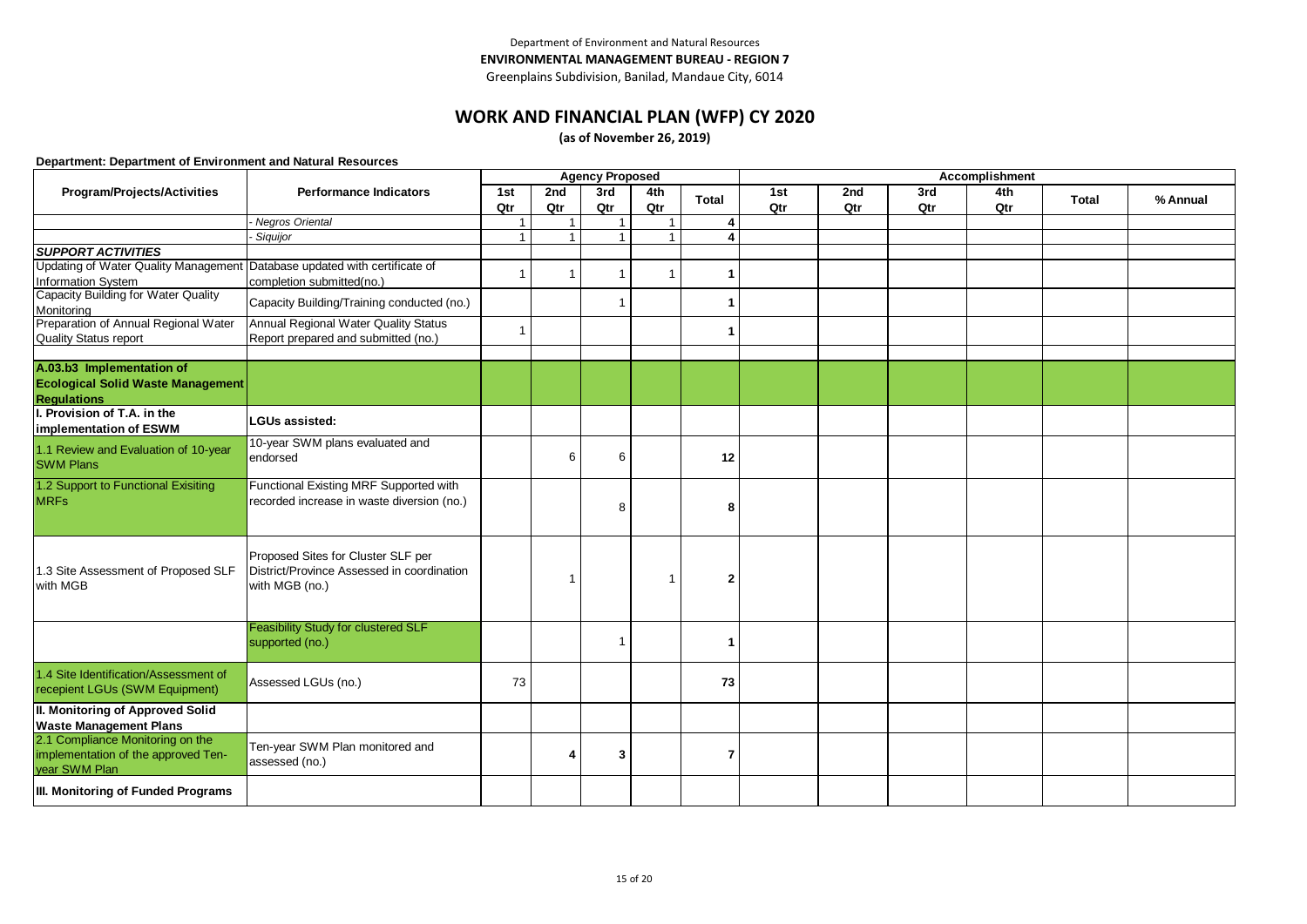### **WORK AND FINANCIAL PLAN (WFP) CY 2020**

**(as of November 26, 2019)**

|                                                                                                                                                                                   |                                                                                                                  |     |                | <b>Agency Proposed</b> |                  |              | Accomplishment |     |     |     |              |          |  |
|-----------------------------------------------------------------------------------------------------------------------------------------------------------------------------------|------------------------------------------------------------------------------------------------------------------|-----|----------------|------------------------|------------------|--------------|----------------|-----|-----|-----|--------------|----------|--|
| Program/Projects/Activities                                                                                                                                                       | <b>Performance Indicators</b>                                                                                    | 1st | 2nd            | 3rd                    | 4th              | <b>Total</b> | 1st            | 2nd | 3rd | 4th | <b>Total</b> | % Annual |  |
|                                                                                                                                                                                   |                                                                                                                  | Qtr | Qtr            | Qtr                    | Qtr              |              | Qtr            | Qtr | Qtr | Qtr |              |          |  |
| 3.1 Compliance Monitoring and<br>assessment on the implementation of<br>the Closure and Rehabilitation of<br>Dumpsites supported from CY 2016-<br>2018                            | <b>EMB Funded Closure and Rehabilitation of</b><br>Dumpsites monitored and assessed (no.)                        | 2   | $\overline{2}$ | $\overline{2}$         | $\overline{2}$   | 8            |                |     |     |     |              |          |  |
| 3.2 Compliance Monitoring and<br>Materials Recovery Facilities supported<br>from FY 2012-2019                                                                                     | assessment on the operationalization of EMB Funded Materials Recovery Facilities<br>monitored and assessed (no.) | 30  | 30             | 30                     | 28               | 118          |                |     |     |     |              |          |  |
| 3.3 Monitoring of Sanitary Landfills<br>(SLFs)                                                                                                                                    | Sanitary Landfills Monitored (no.)                                                                               | 3   | 4              | $\overline{4}$         | Δ                | 15           |                |     |     |     |              |          |  |
| 3.4 Inspection of open and controlled<br>dumpsites                                                                                                                                | Open and controlled dumpsites inspected<br>(no.)                                                                 | 22  | 22             | 22                     | 22               | 88           |                |     |     |     |              |          |  |
| <b>IV.Support Activities</b>                                                                                                                                                      |                                                                                                                  |     |                |                        |                  |              |                |     |     |     |              |          |  |
| 4.1 Solid Waste Educators and                                                                                                                                                     |                                                                                                                  |     |                |                        |                  |              |                |     |     |     |              |          |  |
| <b>Enforcement Program (SWEEP)</b>                                                                                                                                                |                                                                                                                  |     |                |                        |                  |              |                |     |     |     |              |          |  |
| 4.1.1 Strengthening of the DENR<br>PENROs and CENROs in support to<br>DAO 2018-18                                                                                                 | Solid Waste Enforcers and Educators<br>Team-Environmental Monitoring Officers<br>(SWEET-EnMos) deployed (no.)    | 15  | 15             | 15                     | 15               | 15           |                |     |     |     |              |          |  |
| 4.1.2 Mobilization of EnMOs in<br>Facilitating the Clean Up of Unclean<br>Sites Monitored; Assistance in the<br>Monitoring and Inspection of Disposal<br>sites and SWM facilities | Monitoring reports submitted (no.)                                                                               | 3   | 3              | 3                      | 3                | 12           |                |     |     |     |              |          |  |
|                                                                                                                                                                                   | Unclean sites monitored (no.)                                                                                    | 225 | 225            | 225                    | $\overline{225}$ | 900          |                |     |     |     |              |          |  |
|                                                                                                                                                                                   | Clean up of unclean sites facilitated (no.)                                                                      | 225 | 225            | 225                    | 225              | 900          |                |     |     |     |              |          |  |
| 4.1.3 Implementation of the Pera sa<br>Basura ng Bata (Enhanced National<br>Ecosavers Program)                                                                                    | Schools/Barangays assisted (no.)                                                                                 |     | 5              | 5                      |                  | 10           |                |     |     |     |              |          |  |
| 4.1.4 Support to the Regional Ecology<br>Centers (RECs)                                                                                                                           | IEC Summits conducted (no.)                                                                                      |     |                | $\overline{1}$         |                  |              |                |     |     |     |              |          |  |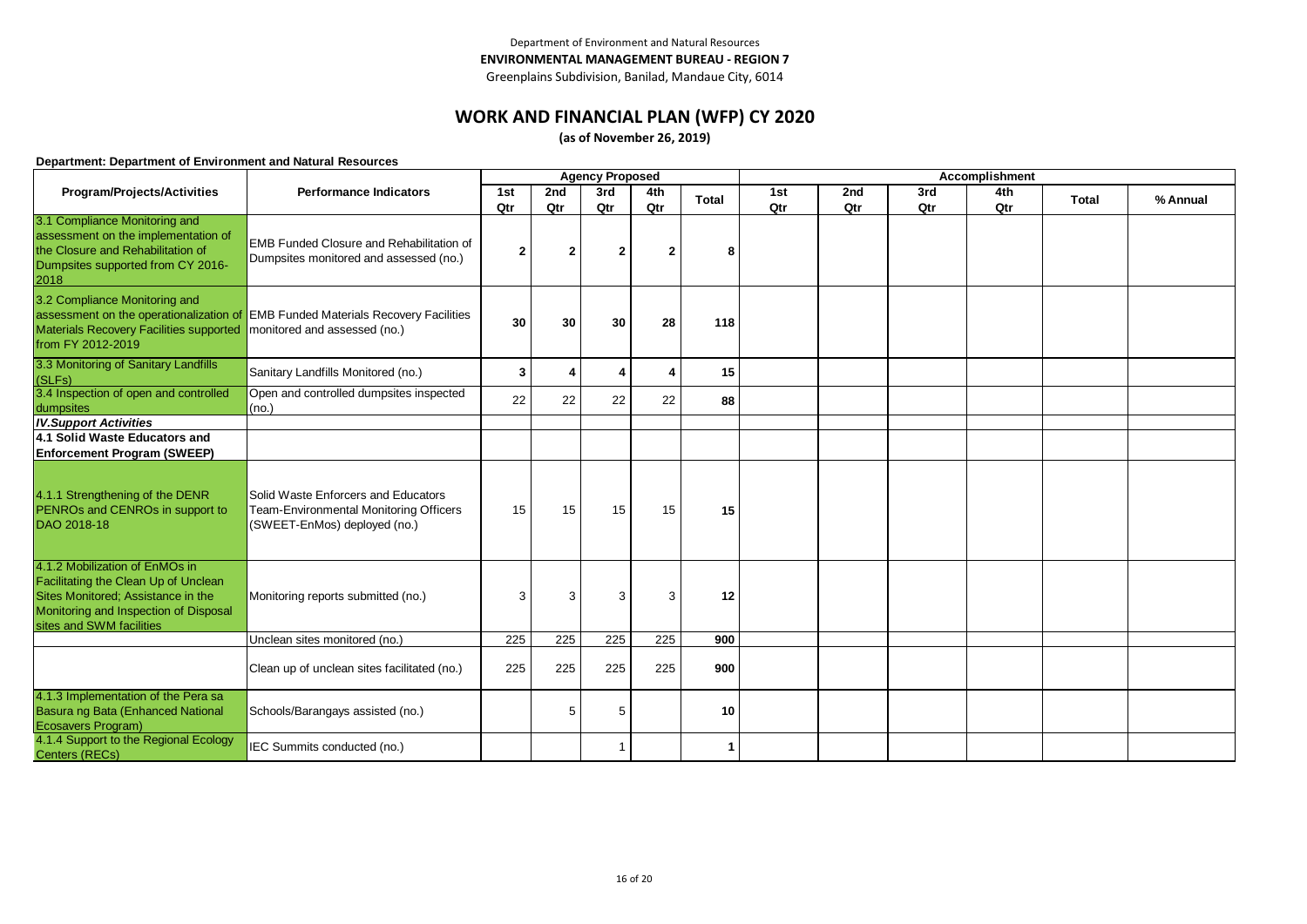# **WORK AND FINANCIAL PLAN (WFP) CY 2020**

**(as of November 26, 2019)**

|                                                                                                                   |                                                                                          |                |                | <b>Agency Proposed</b> |                         |              | Accomplishment |     |     |     |              |          |  |
|-------------------------------------------------------------------------------------------------------------------|------------------------------------------------------------------------------------------|----------------|----------------|------------------------|-------------------------|--------------|----------------|-----|-----|-----|--------------|----------|--|
| Program/Projects/Activities                                                                                       | <b>Performance Indicators</b>                                                            | 1st            | 2nd            | 3rd                    | 4th                     | <b>Total</b> | 1st            | 2nd | 3rd | 4th | <b>Total</b> | % Annual |  |
|                                                                                                                   |                                                                                          | Qtr            | Qtr            | Qtr                    | Qtr                     |              | Qtr            | Qtr | Qtr | Qtr |              |          |  |
|                                                                                                                   | International Coastal Clean Up conducted<br>(no.)                                        |                |                | $\overline{1}$         |                         | 1            |                |     |     |     |              |          |  |
| 4.1.5 Updating of ESWM Database                                                                                   | Regional ESWM Database maintained and<br>harmonized with National ESWM Database<br>(no.) | $\mathbf 1$    | -1             | $\overline{1}$         | -1                      |              |                |     |     |     |              |          |  |
| 4.1.6 Preparation of Annual ESWM<br><b>Status Report</b>                                                          | Regional ESWM Status Report prepared<br>and submitted to EMB Central Office (no.)        | 1              |                |                        |                         |              |                |     |     |     |              |          |  |
| A.03.b4 Implementation of Toxic<br><b>Substances and Hazardous Waste</b><br><b>Management Regulations</b>         |                                                                                          |                |                |                        |                         |              |                |     |     |     |              |          |  |
| A.03.b4.a Toxic Substances                                                                                        |                                                                                          |                |                |                        |                         |              |                |     |     |     |              |          |  |
| <b>Management</b>                                                                                                 |                                                                                          |                |                |                        |                         |              |                |     |     |     |              |          |  |
| <b>CLEARANCE AND PERMITTING</b>                                                                                   |                                                                                          |                |                |                        |                         |              |                |     |     |     |              |          |  |
| Issuance of SQI clearance                                                                                         | SQI Clearance issued (no.)                                                               | 35             | 35             | 35                     | 35                      | 140          |                |     |     |     |              |          |  |
| Registration of Industries under<br>Chemical Control Order (CCO)                                                  | CCO Registration Certifcate issued (no.)                                                 |                |                |                        |                         |              |                |     |     |     |              |          |  |
| -Mercury and mercury compounds<br>-Cyanide and cyanide compouds<br>-Asbestos and<br>-PCBs.                        |                                                                                          | $\overline{2}$ | $\overline{2}$ | 2                      | 2                       | 8            |                |     |     |     |              |          |  |
| Importation Clearance under CCOs<br>-Mercury and Mercury Compounds<br>-Cyanide and Cyanide Compounds<br>-Asbestos | CCO Importation Clearance issued (no.)                                                   | 5              | $\overline{7}$ | $\overline{7}$         | 6                       | 25           |                |     |     |     |              |          |  |
| Clearance for ODS Chemical Dealers                                                                                | Clearances Issued (no.)                                                                  | $\mathbf{1}$   | $\overline{2}$ | $\overline{1}$         | $\overline{\mathbf{1}}$ | 5            |                |     |     |     |              |          |  |
| Survey of importers, manufacturers<br>(firms), distributors/dealers, users                                        | Firms surveyed with reports submitted (no.)                                              | $\overline{2}$ | 3              | 3                      | 2                       | 10           |                |     |     |     |              |          |  |
| Survey of PCB owners not registered                                                                               | Firms surveyed with reports submitted (no.)                                              |                |                |                        | -1                      |              |                |     |     |     |              |          |  |
| Approval of PCB Management Plans                                                                                  | PCB Management Plan approved (no.)                                                       |                |                |                        | 4                       |              |                |     |     |     |              |          |  |
|                                                                                                                   |                                                                                          |                |                |                        |                         |              |                |     |     |     |              |          |  |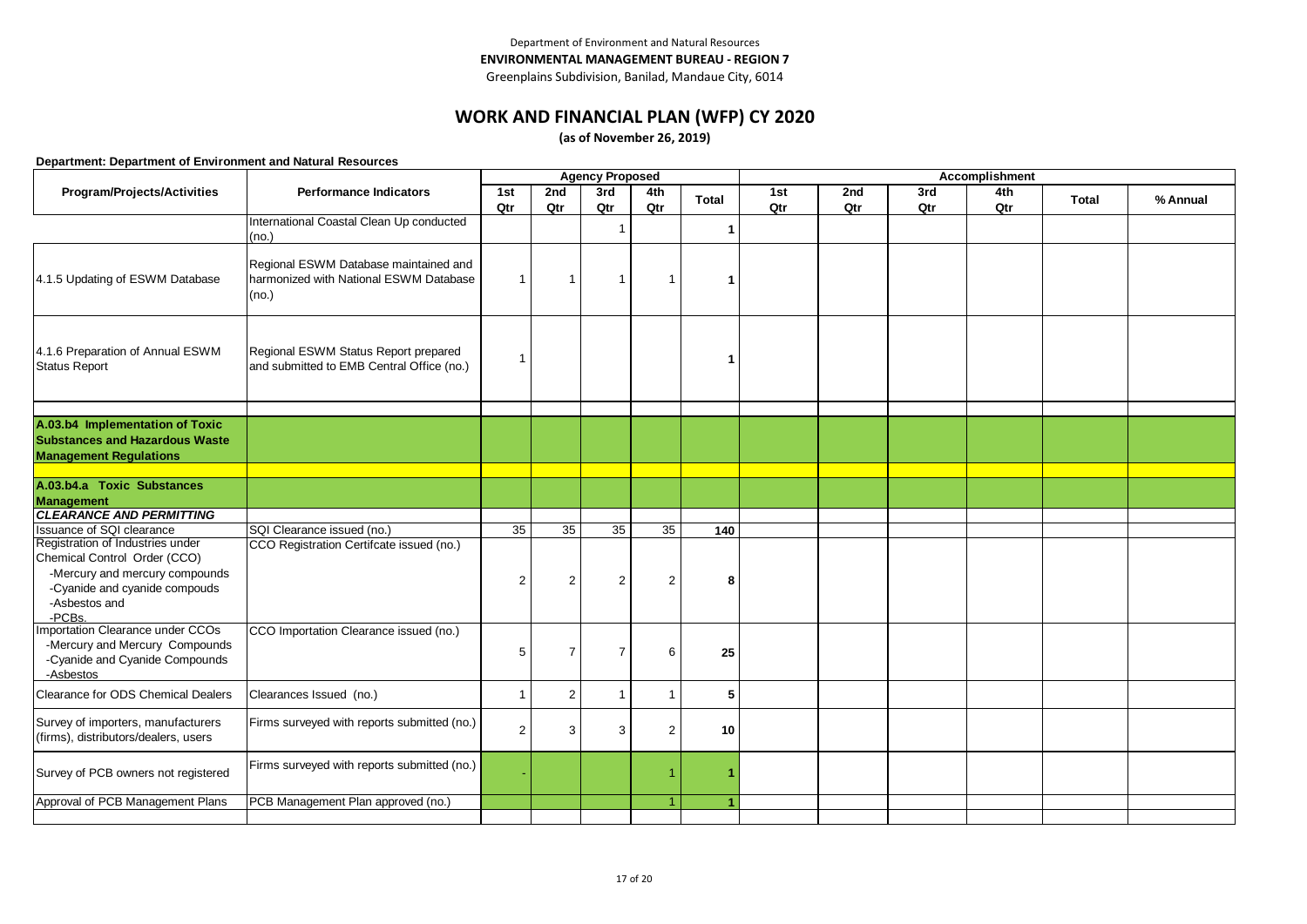Greenplains Subdivision, Banilad, Mandaue City, 6014

### **WORK AND FINANCIAL PLAN (WFP) CY 2020**

**(as of November 26, 2019)**

|                                                                                                                               |                                                                                          |                |                 | <b>Agency Proposed</b> |                |              | <b>Accomplishment</b> |     |     |     |              |          |  |
|-------------------------------------------------------------------------------------------------------------------------------|------------------------------------------------------------------------------------------|----------------|-----------------|------------------------|----------------|--------------|-----------------------|-----|-----|-----|--------------|----------|--|
| Program/Projects/Activities                                                                                                   | <b>Performance Indicators</b>                                                            | 1st            | 2nd             | 3rd                    | 4th            | <b>Total</b> | 1st                   | 2nd | 3rd | 4th | <b>Total</b> | % Annual |  |
|                                                                                                                               |                                                                                          | Qtr            | Qtr             | Qtr                    | Qtr            |              | Qtr                   | Qtr | Qtr | Qtr |              |          |  |
| <b>MONITORING AND ENFORCEMENT</b>                                                                                             |                                                                                          |                |                 |                        |                |              |                       |     |     |     |              |          |  |
| Chemical Management monitoring of<br>Industries (CCO Registration and<br>Importation Clearance SQI, PCL and<br>new chemicals) | Firms monitored with reports submitted<br>(no.)                                          | 19             | 20              | 20                     | 19             | 78           |                       |     |     |     |              |          |  |
| Monitoring/validation of Phase-out of<br>PCB as stated in the of approved PCB<br><b>Management Plans</b>                      | PCB Management Plan implementation<br>monitored/validated with report submitted<br>(no.) |                | $\overline{2}$  | $\overline{2}$         |                | 5            |                       |     |     |     |              |          |  |
|                                                                                                                               | No.of firms that were able to phase-out<br>their PCB                                     |                |                 |                        | $\overline{2}$ | 2            |                       |     |     |     |              |          |  |
| <b>SUPPORT ACTIVITIES</b>                                                                                                     |                                                                                          |                |                 |                        |                |              |                       |     |     |     |              |          |  |
| Preparation of Annual Toxic Chemicals<br><b>Regional Status Report</b>                                                        | Annual Report prepared and submitted                                                     | 1              |                 |                        |                |              |                       |     |     |     |              |          |  |
|                                                                                                                               |                                                                                          |                |                 |                        |                |              |                       |     |     |     |              |          |  |
| A.03.b4.b Hazardous Waste<br>Management                                                                                       |                                                                                          |                |                 |                        |                |              |                       |     |     |     |              |          |  |
| <b>CLEARANCE AND PERMITTING</b>                                                                                               |                                                                                          |                |                 |                        |                |              |                       |     |     |     |              |          |  |
| Registration of Hazardous Waste<br>Generators (HWG)                                                                           | HWGs Registered (no.)                                                                    | 38             | 40              | 40                     | 37             | 155          |                       |     |     |     |              |          |  |
|                                                                                                                               | - Firms                                                                                  | 33             | 35              | 35                     | 32             | 135          |                       |     |     |     |              |          |  |
|                                                                                                                               | Healthcare                                                                               | $\overline{5}$ | 5               | 5 <sup>5</sup>         | 5              | 20           |                       |     |     |     |              |          |  |
|                                                                                                                               | Clusters (Dental Clinics, Banks, etc.)                                                   |                |                 |                        |                |              |                       |     |     |     |              |          |  |
| <b>Issuance of Transport permits</b>                                                                                          | Transport permit issued (no.)                                                            | 56             | $\overline{57}$ | 56                     | 56             | 225          |                       |     |     |     |              |          |  |
| Evaluation, screening and<br>recommendations of applications for<br>Transporter and TSD facility registration                 | TSD Facilities evaluated and endorsed to<br>EMB-CO (no.)                                 |                | r.              | -1                     |                |              |                       |     |     |     |              |          |  |
|                                                                                                                               | TRC applications evaluated and endorsed<br>to EMB-CO (no.)                               |                |                 | -1                     |                |              |                       |     |     |     |              |          |  |
| Survey of potential hazardous wastes<br>generators and importers of recyclable<br>materials                                   | Hazardous waste generators/Importers<br>surveyed with reports submitted (no.)            | 43             | 43              | 43                     | 43             | 172          |                       |     |     |     |              |          |  |
|                                                                                                                               |                                                                                          |                |                 |                        |                |              |                       |     |     |     |              |          |  |
| <b>MONITORING AND ENFORCEMENT</b>                                                                                             |                                                                                          |                |                 |                        |                |              |                       |     |     |     |              |          |  |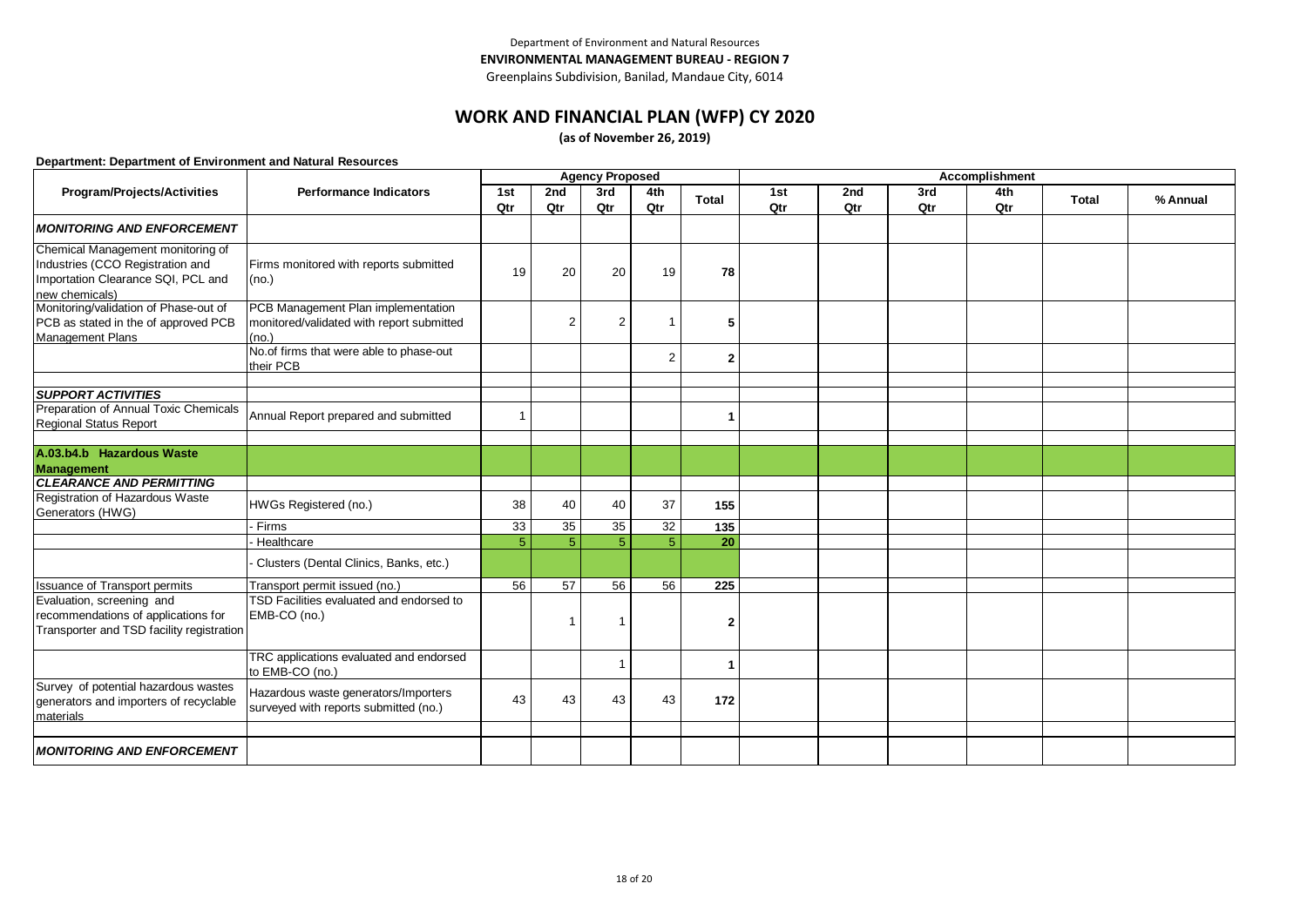Greenplains Subdivision, Banilad, Mandaue City, 6014

### **WORK AND FINANCIAL PLAN (WFP) CY 2020**

**(as of November 26, 2019)**

|                                                                 |                                           |                |                | <b>Agency Proposed</b> |                 |                | Accomplishment |     |     |     |              |          |  |
|-----------------------------------------------------------------|-------------------------------------------|----------------|----------------|------------------------|-----------------|----------------|----------------|-----|-----|-----|--------------|----------|--|
| Program/Projects/Activities                                     | <b>Performance Indicators</b>             | 1st            | 2nd            | 3rd                    | 4th             | <b>Total</b>   | 1st            | 2nd | 3rd | 4th | <b>Total</b> | % Annual |  |
|                                                                 |                                           | Qtr            | Qtr            | Qtr                    | Qtr             |                | Qtr            | Qtr | Qtr | Qtr |              |          |  |
| Compliance monitoring of HWGs,                                  | HWGs monitored with report submitted      |                |                |                        |                 |                |                |     |     |     |              |          |  |
| transporters, Importers and TSD                                 | (no.)                                     | 170            | 171            | 177                    | 170             | 688            |                |     |     |     |              |          |  |
| facilities                                                      |                                           |                |                |                        |                 |                |                |     |     |     |              |          |  |
|                                                                 | # of firms/hospitals for site monitoring  | 134            | 135            | 141                    | 134             | 544            |                |     |     |     |              |          |  |
|                                                                 | Bohol                                     | 27             | 28             | $\overline{27}$        | $\overline{27}$ | 109            |                |     |     |     |              |          |  |
|                                                                 | Cebu                                      | 95             | 95             | 96                     | 95              | 381            |                |     |     |     |              |          |  |
|                                                                 | - Negros Oriental                         | 6              | 6              | 9                      | 6               | 27             |                |     |     |     |              |          |  |
|                                                                 | Siquijor                                  | 6              | 6              | 9                      | 6               | 27             |                |     |     |     |              |          |  |
|                                                                 | # of firms/hospitals for table monitoring | 36             | 36             | 36                     | 36              | 144            |                |     |     |     |              |          |  |
|                                                                 | Bohol                                     | $\overline{ }$ | 8              | $\overline{7}$         |                 | 29             |                |     |     |     |              |          |  |
|                                                                 | Cebu                                      | 25             | 26             | 25                     | 25              | 101            |                |     |     |     |              |          |  |
|                                                                 | Negros Oriental                           | $\overline{2}$ | 2              | $\overline{2}$         |                 | $\overline{7}$ |                |     |     |     |              |          |  |
|                                                                 | Siquijor                                  | 2              | 2              | 2                      |                 | $\overline{ }$ |                |     |     |     |              |          |  |
|                                                                 | Clusters (Dental Clinics, Banks, etc.)    |                |                |                        |                 |                |                |     |     |     |              |          |  |
|                                                                 | Transporters monitored (no.)              | $\overline{2}$ | 2              | $\overline{2}$         | $\overline{2}$  | 8              |                |     |     |     |              |          |  |
|                                                                 | TSD facilities inspected/monitored (no.)  | $\overline{2}$ | $\overline{2}$ | 2                      | $\mathcal{P}$   | 8              |                |     |     |     |              |          |  |
|                                                                 | Importers/Recyclers monitored (no)        |                |                |                        |                 |                |                |     |     |     |              |          |  |
|                                                                 | - # of firms for site monitoring          |                |                |                        |                 |                |                |     |     |     |              |          |  |
|                                                                 | # of firms for table monitoring           |                |                |                        |                 |                |                |     |     |     |              |          |  |
| <b>SUPPORT ACTIVITIES</b>                                       |                                           |                |                |                        |                 |                |                |     |     |     |              |          |  |
| Preparation of Annual Regional<br>Hazardous Waste Status Report | Annual report prepared and submitted (no) |                |                |                        |                 |                |                |     |     |     |              |          |  |
|                                                                 |                                           |                |                |                        |                 |                |                |     |     |     |              |          |  |